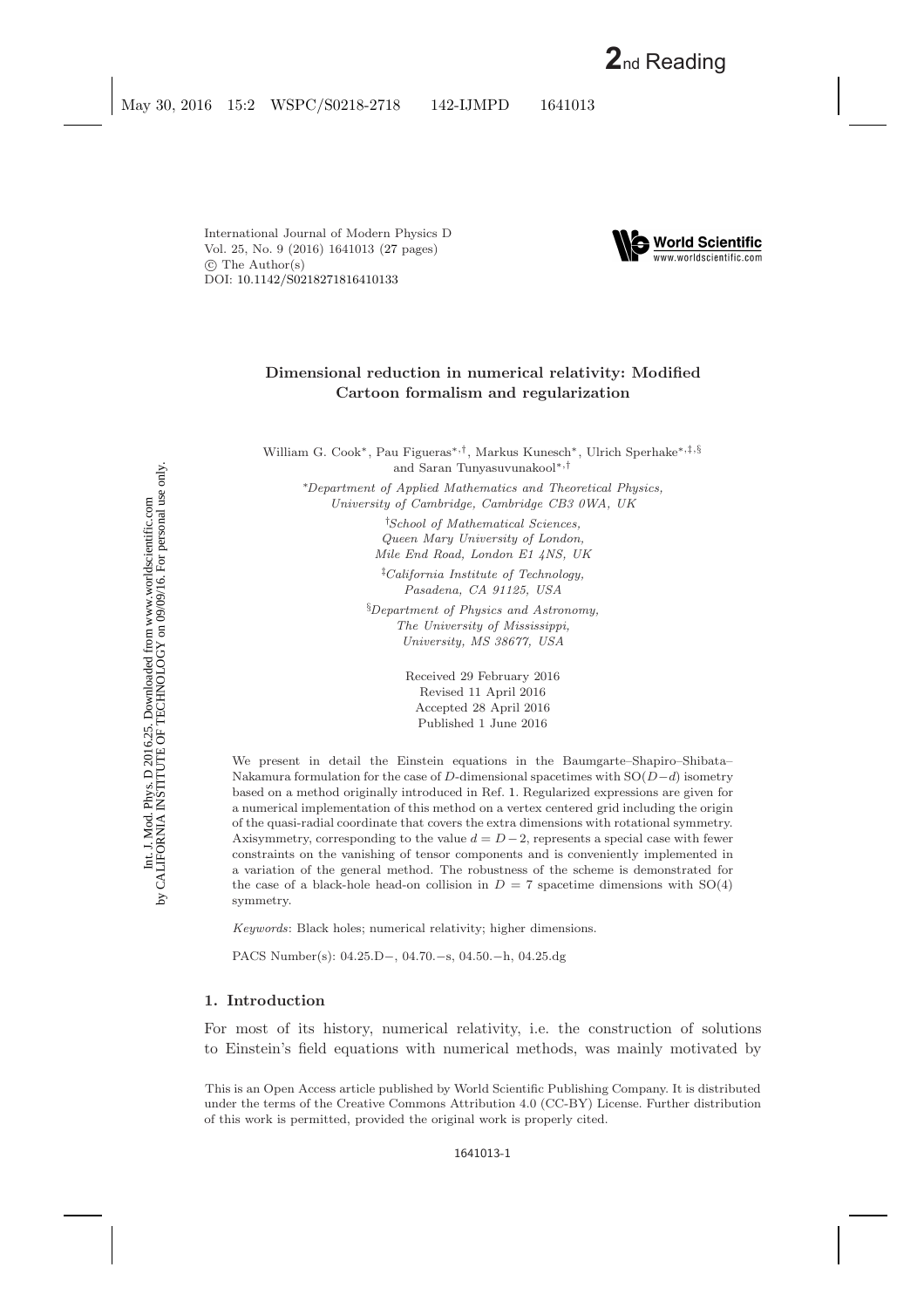the modeling of compact objects as sources of gravitational waves (GWs) for ground based [Advanced Laser Interferometer Gravitational-Wave Observatory  $(aLIGO)_i^2$  $(aLIGO)_i^2$  Advanced Virgo<sup>[3](#page-24-3)</sup> and space-based detectors [of Laser Interferometer Space Antenna  $(LISA)^4$  $(LISA)^4$  type]; see for example, Refs. [5](#page-24-5) and [6.](#page-24-6) Numerical relativity simulations indeed played an important role in the ground breaking observation of GW150914,<sup>[7,](#page-24-7)[8](#page-24-8)</sup> the first direct GW detection and the first observation of a black-hole (BH) binary. Following the breakthroughs in BH simulations in  $2005$ ,<sup>[9](#page-24-9)[–11](#page-24-10)</sup> however, the field rapidly expanded into a variety of new physics frontiers.[12](#page-24-11)

These applications often involve higher-dimensional spacetimes where BHs are known from (semi-)analytic studies to exhibit a richer phenomenology as for example through the existence of topologically nonspherical horizons or gravitational instabilities.[13](#page-24-12) Despite considerable progress through analytic, perturbative and numerical methods, our understanding of the properties of these higher-dimensional BHs is still a long way from the level of maturity obtained in the four-dimensional case. Yet, applications of numerical relativity to BHs in  $D > 4$  have already revealed a plethora of exciting results.

Critical spin parameters have been identified above which Myers–Perry[a](#page-1-0) BHs become unstable to bar mode perturbations in  $D \geq 6$  dimensions and migrate to more slowly spinning BHs via GW emission.<sup>[15](#page-24-13)</sup> Similar numerical results for  $D = 5$ dimensional BHs<sup>[16](#page-24-14)</sup> have not been confirmed in perturbative studies<sup>[17](#page-24-15)</sup> and may be subject to revision in future, more accurate numerical investigations.<sup>[18](#page-24-16)</sup> The cele-brated Gregory–Laflamme instability<sup>[19](#page-24-17)</sup> has been shown to lead to the formation of naked singularities in finite asymptotic time in numerical simulations of black strings in  $D = 5$  dimensions.<sup>[20,](#page-24-18)[21](#page-24-19)</sup> Most recently, a similar behavior has been identified in evolutions of thin black rings demonstrating the first violation of cosmic censorship for a generic type of asymptotically flat initial data; $^{22}$  $^{22}$  $^{22}$  see also Ref. [23](#page-25-1) for a perturbative study. Applications of the gauge-gravity duality often consider  $D = 5$  dimensional BHs in asymptotically anti-de Sitter (AdS) spacetimes such that the dual Conformal Field Theory (CFT) lives on the  $D = 4$  dimensional (conformal) boundary of the spacetime. Applications of this AdS/CFT correspondence include the thermalization of quark-gluon plasma, turbulence or jet quenching in heavy-ion collisions; see Refs. [24–](#page-25-2)[29](#page-25-3) and references therein.

BH collisions provide fertile ground for numerical relativity in higher dimensions. First, we obtain unprecedented insight into the dynamics of general relativity in its most violent, nonlinear regime. Furthermore, the so-called TeV gravity scenarios provide solutions to the hierarchy problem in terms of large ( $\sim$  sub millimeter) extra dimensions<sup>[30](#page-25-4)[–32](#page-25-5)</sup> or infinite extra dimensions with a warp factor<sup>[33](#page-25-6)[,34](#page-25-7)</sup> which are accessible to gravity but no other Standard-Model interactions. If correct, these theories open up the possibility of BH formation in particle collisions or in cosmic ray showers.[35–](#page-25-8)[37](#page-25-9) These hypothetical scenarios have as yet not been confirmed in

<span id="page-1-0"></span><sup>&</sup>lt;sup>a</sup>These BHs are the higher-dimensional analogues of the Kerr solution.<sup>[14](#page-24-20)</sup>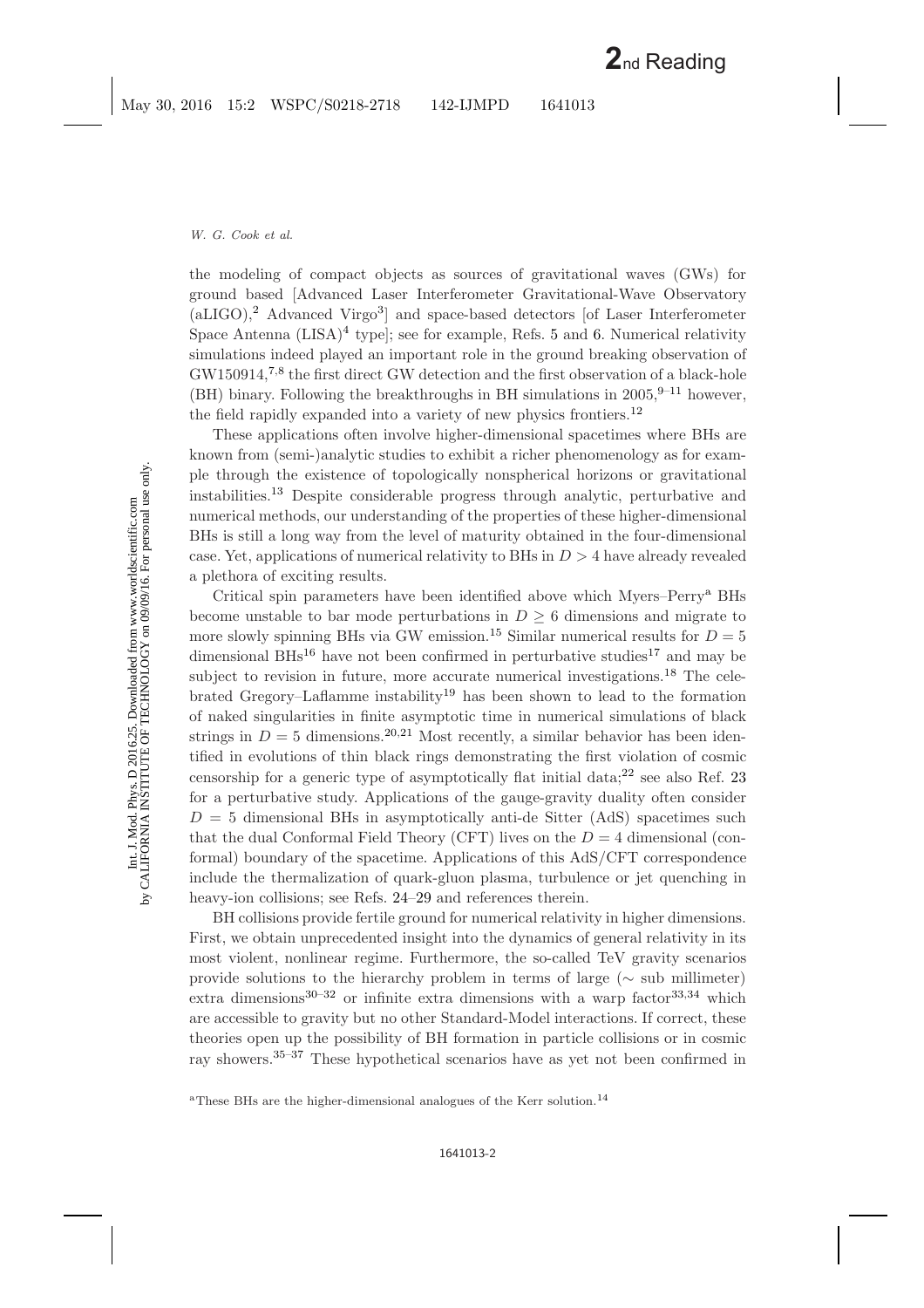experimental data taken with CERN's Large Hadron Collider. The most recent analysis by the Compact Muon Solenoid (CMS) collaboration excludes the formation of semiclassical BHs with masses below ∼ 8.7 TeV and that of quantum BHs below  $\sim 8 \,\mathrm{TeV}^{38}$  $\sim 8 \,\mathrm{TeV}^{38}$  $\sim 8 \,\mathrm{TeV}^{38}$  Similar lower bounds have been reported by the ATLAS collaboration for rotating BHs in TeV gravity scenarios with two, four or six extra dimensions; $39$  see in particular their Figs. 9 and 10. Valuable input for the data analysis in these experiments includes the scattering cross-section and energy loss in GWs. Numerical relativity has provided us with a rather comprehensive understanding of these collisions in  $D = 4,4^{0-48}$  which the community now starts extending to higher  $D^{49-52}$  $D^{49-52}$  $D^{49-52}$  For more details on these new areas in numerical relativity research see Ref. [12.](#page-24-21)

Numerical simulations of BH spacetimes in higher dimensions are a challenging task. First and foremost, this is simply a consequence of the required computational resources. Simulations in  $D = 4$  require of the order of  $\mathcal{O}(10^2)$  cores and  $\mathcal{O}(10^2)$  Gb of memory. Each extra spatial dimension introduces an additional factor of  $\mathcal{O}(10^2)$ grid points and correspondingly more memory and floating point operations. Even with modern high-performance computing systems, this sets practical limits on the feasibility of accurately evolving higher-dimensional spacetimes. At the same time, many of the outstanding questions can be addressed by imposing symmetry assumptions on the spacetimes in question such as planar symmetry in modeling asymptotically AdS spacetimes,<sup>[25](#page-25-16)</sup> cylindrical symmetry for black strings<sup>[20](#page-24-22)</sup> or different types of rotational symmetries.[22](#page-25-17) This can be achieved in practice by either (i) using a specific form of the line element that directly imposes the symmetry in question (see e.g. Ref. [25\)](#page-25-16), (ii) starting with a generic line element and applying dimensional reduction through isometry (see e.g. Refs. [53–](#page-26-0)[55\)](#page-26-1) or (iii) implementing the symmetry through a so-called *Cartoon method*. [56](#page-26-2) Here, we are concerned with the latter approach and, more specifically, with a modification thereof originally introduced in Ref. [1](#page-24-1) (see also Refs. [15,](#page-24-23) [57](#page-26-3) and [58\)](#page-26-4) which we will henceforth refer to as the *modified Cartoon method*.

This article is structured as follows. In Sec. [2,](#page-3-0) we introduce the notation used throughout our work, and illustrate the modified Cartoon implementation of the symmetries for a specific example. In Sec. [3,](#page-6-0) we introduce the Baumgarte–Shapiro– Shibata–Nakamura<sup>[59,](#page-26-5)[60](#page-26-6)</sup> (BSSN) evolution system which we use for the Einstein equations, and derive their specific form in  $SO(D - d)$  symmetry when rotational symmetry is present in  $\geq 2$  planes which corresponds to  $d < D - 2$ . The axisymmetric case  $d = D - 2$  imposes less restrictive conditions on the vanishing of tensor density components and their derivatives, and the particulars of its numerical implementation are discussed in Sec. [4.](#page-12-0) As an example, we present in Sec. [5](#page-13-0) numerical simulations of a BH head-on collision in  $D = 7$  dimensions employing SO(4) symmetry. We summarize our findings in Sec. [6](#page-15-0) and include in three appendices a list of important relations for the components of tensors and derived quantities as well as the regularization necessary at the origin in the quasi-radial direction.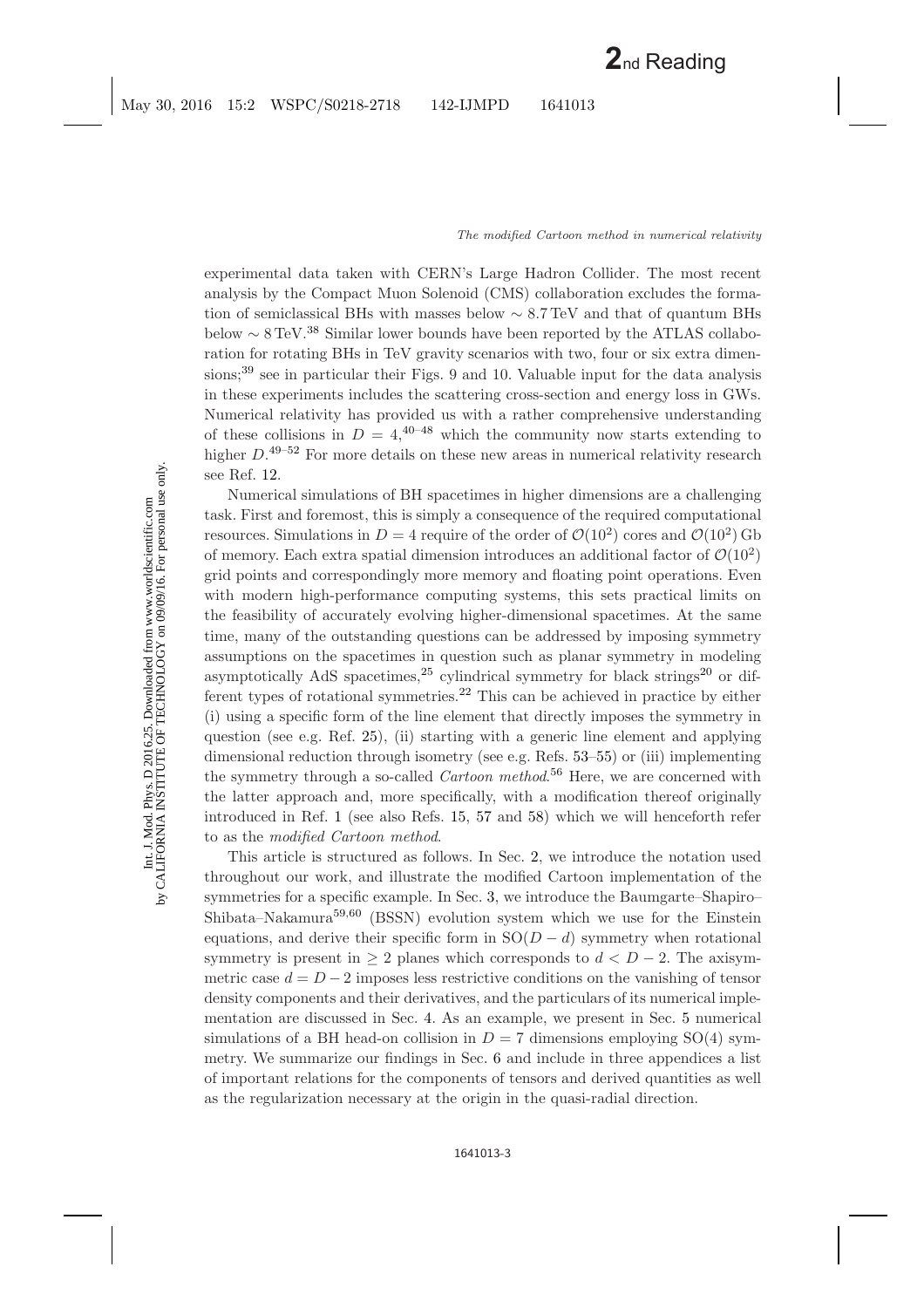# <span id="page-3-2"></span><span id="page-3-0"></span>**2. SO(***<sup>D</sup> <sup>−</sup> <sup>d</sup>***) Symmetry in the Modified Cartoon Method**

### **2.1.** *Coordinates*

It is instructive to illustrate the method by considering first a simpler scenario: axisymmetry in three spatial dimensions. Let  $(x, z, w)$  denote Cartesian coordinates and assume rotational symmetry a[b](#page-3-1)out the x axis<sup>b</sup> i.e. there exists a rotational Killing field in the  $z, w$  plane. Evidently, the geometry of such a three-dimensional manifold can be constructed straightforwardly provided all tensors (e.g. the metric) are known on the semi infinite plane  $w = 0, z \geq 0, x \in \mathbb{R}$ . We note the simplification in the computational task: the  $w$  coordinate has dropped out and the quasi-radius z takes on only nonnegative values, reducing an originally three-dimensional computational domain to a calculation on half of  $\mathbb{R}^2$ . This is the case considered in the original papers.[1,](#page-24-24)[56](#page-26-7)

The most common applications will likely consider higher-dimensional spacetimes with  $SO(D-3)$  symmetry, but here we present the general application to a D-dimensional spacetime with  $SO(D - d)$  symmetry, where  $d \in \mathbb{N}, 1 \leq d \leq D - 2$ . Let us then consider a D-dimensional spacetime consisting of a manifold  $\mathcal M$  and a metric  $g_{AB}$  of signature  $D-2$  where  $A, B, \ldots = 0, \ldots, D-1$ . The metric satisfies the D-dimensional Einstein equations which, in units where the speed of light  $c = 1$ , are given by

$$
G_{AB} = R_{AB} - \frac{1}{2} R g_{AB} = 8\pi G T_{AB} - \Lambda g_{AB}.
$$
 (1)

Here,  $R_{AB}$  and R denote the Ricci tensor and scalar associated with the spacetime metric  $g_{AB}$ ,  $\Lambda$  is the cosmological constant and  $T_{AB}$  is the energy–momentum tensor. Throughout our work, we use the conventions of Misner, Thorne and Wheeler<sup>[61](#page-26-8)</sup> for the metric signature, Christoffel symbols and the Riemann tensor. Henceforth, we shall also set the gravitational constant  $G = 1$ .

We now assume the spacetime to obey  $SO(D - d)$  symmetry and introduce Cartesian coordinates by

$$
X^{\mathcal{A}} = (t, \underbrace{x^1, x^2, \dots, x^{d-1}}_{(d-1)\times}, z, \underbrace{w^{d+1}, w^{d+2}, \dots, w^{D-1}}_{(D-d-1)\times}) =: (t, x^{\hat{i}}, z, w^a),
$$
 (2)

where  $\hat{i} = 1, \ldots, d-1, a = d+1, \ldots, D-1$ . SO $(D-d)$  symmetry implies the existence of rotational Killing vectors in each plane spanned by two of the coordinates  $(z, w^a)$ . In complete analogy with the axisymmetric scenario discussed above, it is now sufficient to provide data on the d-dimensional semi-infinite hyperplane  $w^a = 0, x^i \in$  $\mathbb{R}, z \geq 0$ . The components of a tensor at any point in the spacetime can then be obtained by appropriately rotating data from the hyperplane onto the point in question. This is illustrated in Fig. [1](#page-4-0) where we show an example application consisting of a collision of two BHs. Note that the BHs can have nonzero spin

<span id="page-3-1"></span><sup>&</sup>lt;sup>b</sup>It is more common to label the coordinates  $(x, y, z)$  and use symmetry about the z axis, but our choice of labels emphasizes more clearly the analogy to the higher-dimensional case.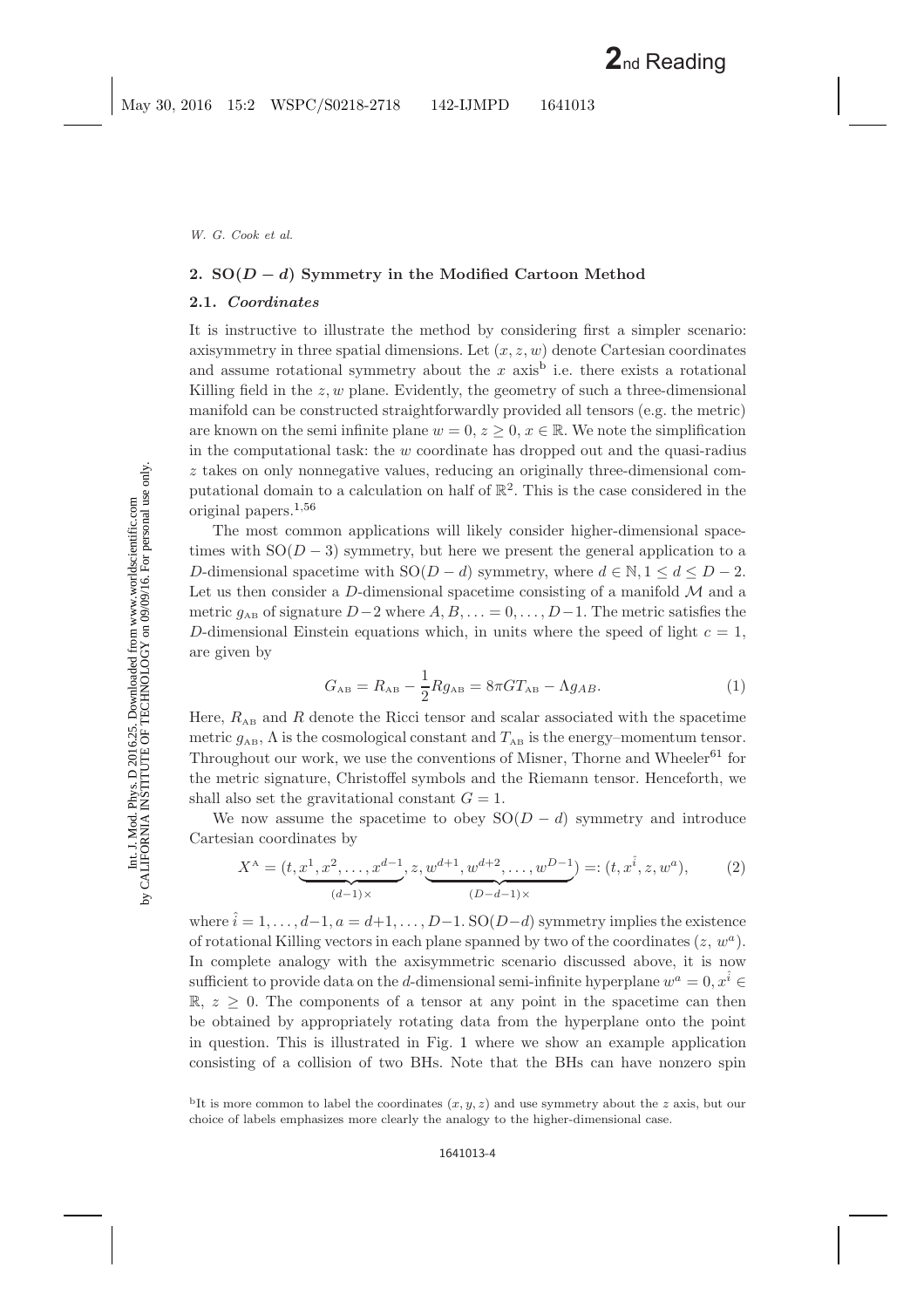

<span id="page-4-0"></span>Fig. 1. Graphical illustration of a BH collision inside a plane spanned by the  $x^{\hat{i}}$  directions. The BHs may rotate with a spin direction inside that plane. Note that in general, there are multiple coordinates  $x<sup>i</sup>$  and the collisions need not be head-on but may instead be of grazing nature inside the subspace  $(x<sup>i</sup>)$ . The dashed line illustrates the rotational symmetry in any of the  $(z, w<sup>a</sup>)$  planes. Additional rotational symmetries in the  $(w^a, w^b)$  planes can be present but cannot be illustrated in the figure. A single black ring could be represented in this figure by one grey shaded horizon cross section offset from  $z = 0$ . Note that the computational domain is given by the hyperplane  $w^a = 0, z \geq 0, x^i \in \mathbb{R}$  and that each point in this hyperplane represents a  $D - d - 1$  sphere of radius z.

components in the  $x<sup>i</sup>$  directions and that the collision may be of grazing nature in the corresponding subspace.

In modeling spacetimes with such symmetries, it is therefore entirely sufficient to compute data on the hyper plane. This largely solves the problem of increased computational cost mentioned in the introduction. There remains, however, the difficulty that the Einstein equations, irrespective of the specific formulation one chooses, contain derivatives of tensor components in the  $w<sup>a</sup>$  directions which cannot be evaluated numerically in the usual fashion, as for example using finite differences or spectral methods. Furthermore, the number of tensor components present in the Einstein equations still increases rapidly with the dimension parameter  $D$  resulting in a substantial increase of memory requirements and floating point operations. Both of these difficulties are overcome by exploiting the conditions imposed on the tensor components and their derivatives by the  $SO(D - d)$  symmetry. It is these conditions which we address next. It turns out to be convenient in this discussion to distinguish between (1) the case  $d = D - 2$  corresponding to SO(2) isometry, and (2) all remaining cases  $d < D - 2$ . We defer discussion of the special case  $d = D - 2$  to Sec. [4](#page-12-0) where we present a numerical treatment specifically designed for conveniently dealing with it. The description of this treatment will be simpler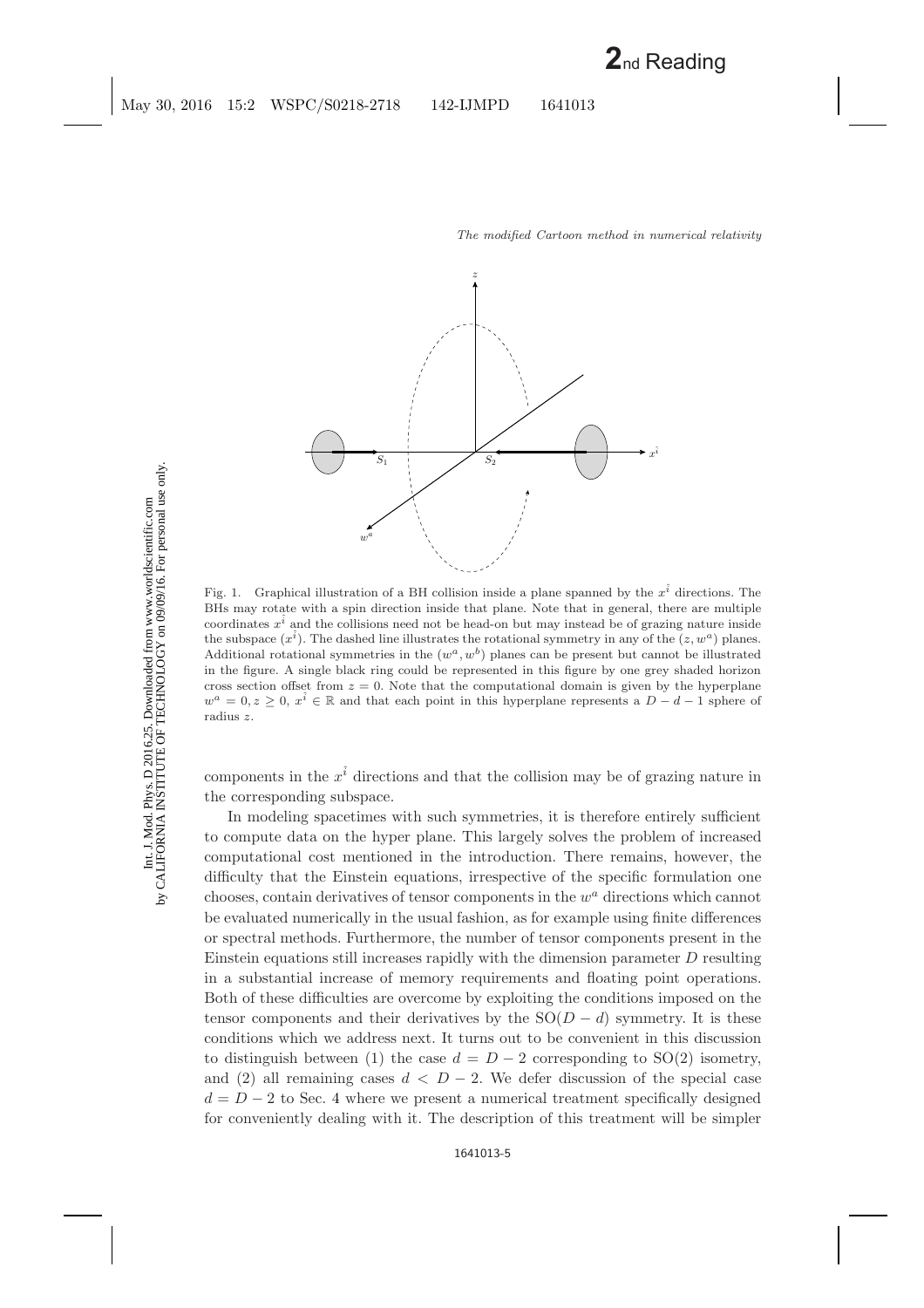Int. J. Mod. Phys. D 2016.25. Downloaded from www.worldscientific.com

after first handling the class of symmetries with  $d < D-2$  which we discuss in the remainder of this and in the next section.

# <span id="page-5-3"></span>**2.2.** *Tensor components in*  $SO(D - d)$  *symmetry for*  $d < D - 2$

The key ingredient we use in reducing the number of independent tensor components and relating their derivatives are the rotational Killing vectors and the use of coordinates adapted to the integral curves of these Killing vectors. The method is best introduced by considering a concrete example. Let *ξ* denote the Killing vector field corresponding to the rotational symmetry in the  $(z, w)$  plane, where  $w \equiv w^a$ for some fixed number  $a \in \{d+1,\ldots,D-1\}$ . We introduce a new coordinate system that replaces  $(z, w)$  with cylindrical coordinates and leaves all other coordinates unchanged,

$$
\bar{X}^{A} = (t, x^{\hat{i}}, \rho, w^{d+1}, \dots, w^{a-1}, \varphi, w^{a+1}, \dots, w^{D-1}),
$$
  
\n
$$
\rho = \sqrt{z^{2} + w^{2}}, \quad z = \rho \cos \varphi, \quad \varphi = \arctan \frac{w}{z}, \quad w = \rho \sin \varphi.
$$
\n(3)

In these coordinates, the Killing field is  $\xi = \partial_{\varphi}$  and the vanishing of the Lie derivative  $\mathcal{L}_{\xi}g_{AB} = 0$  implies  $\partial_{\varphi}g_{AB} = 0$ . Note that quantities constructed from the spacetime metric directly inherit this property. This applies, in particular, to the Arnowitt–Deser–Misner<sup>[62](#page-26-9)</sup> (ADM) — see also Refs. [63](#page-26-10) and [64](#page-26-11) — and the BSSN variables widely used in numerical relativity. For  $d < D - 2$ , one can furthermore show that the  $\varphi$  component of a vector field and those components of a tensor field  $T_{AB}$ , where exa[c](#page-5-0)tly one index is  $\varphi$ , vanish.<sup>c</sup>

The concrete example we now discuss in more detail concerns a symmetric tensor density  $T_{AB}$  of weight W and, in particular, the mixed components  $T_{iw}$ , where the index *i* stands for any one of the  $(x^{\hat{i}}, z)$  coordinates and w stands for one of the  $w^a$ . We first consider the components  $T_{\hat{i}w}$  for some fixed value of  $\hat{i}$ . Transforming the component  $\bar{T}_{\hat{i}\varphi}$  to Cartesian coordinates, one gets

<span id="page-5-1"></span>
$$
\bar{T}_{\hat{i}\varphi} = \mathcal{D}^{\mathcal{W}} \frac{\partial X^{\mathcal{A}}}{\partial \bar{X}^{\hat{i}}} \frac{\partial X^{\mathcal{B}}}{\partial \varphi} T_{\mathcal{A}\mathcal{B}} = \mathcal{D}^{\mathcal{W}} (-w T_{\hat{i}z} + z T_{\hat{i}w}), \tag{4}
$$

where D is the Jacobian det $(\partial X^{\mathcal{A}}/\partial \bar{X}^{\mathcal{B}}) = \rho$ . Using that  $\bar{T}_{\hat{i}\varphi} = 0$  by symmetry, this equation implies

$$
T_{\hat{i}w} = \frac{w}{z} T_{\hat{i}z}.\tag{5}
$$

<span id="page-5-2"></span>Similarly, transforming  $T_{\rho\varphi}$  to Cartesian coordinates and using that  $T_{\rho\varphi} = 0$  by symmetry, one straightforwardly gets

$$
T_{zw} = \frac{zw}{z^2 - w^2} (T_{zz} - T_{ww}).
$$
\n(6)

<span id="page-5-0"></span><sup>c</sup>Here, the case  $d = D - 2$  represents an exception, an axisymmetric, toroidal magnetic field, for example, satisfies  $SO(2)$  symmetry, but has a nonvanishing  $\varphi$  component.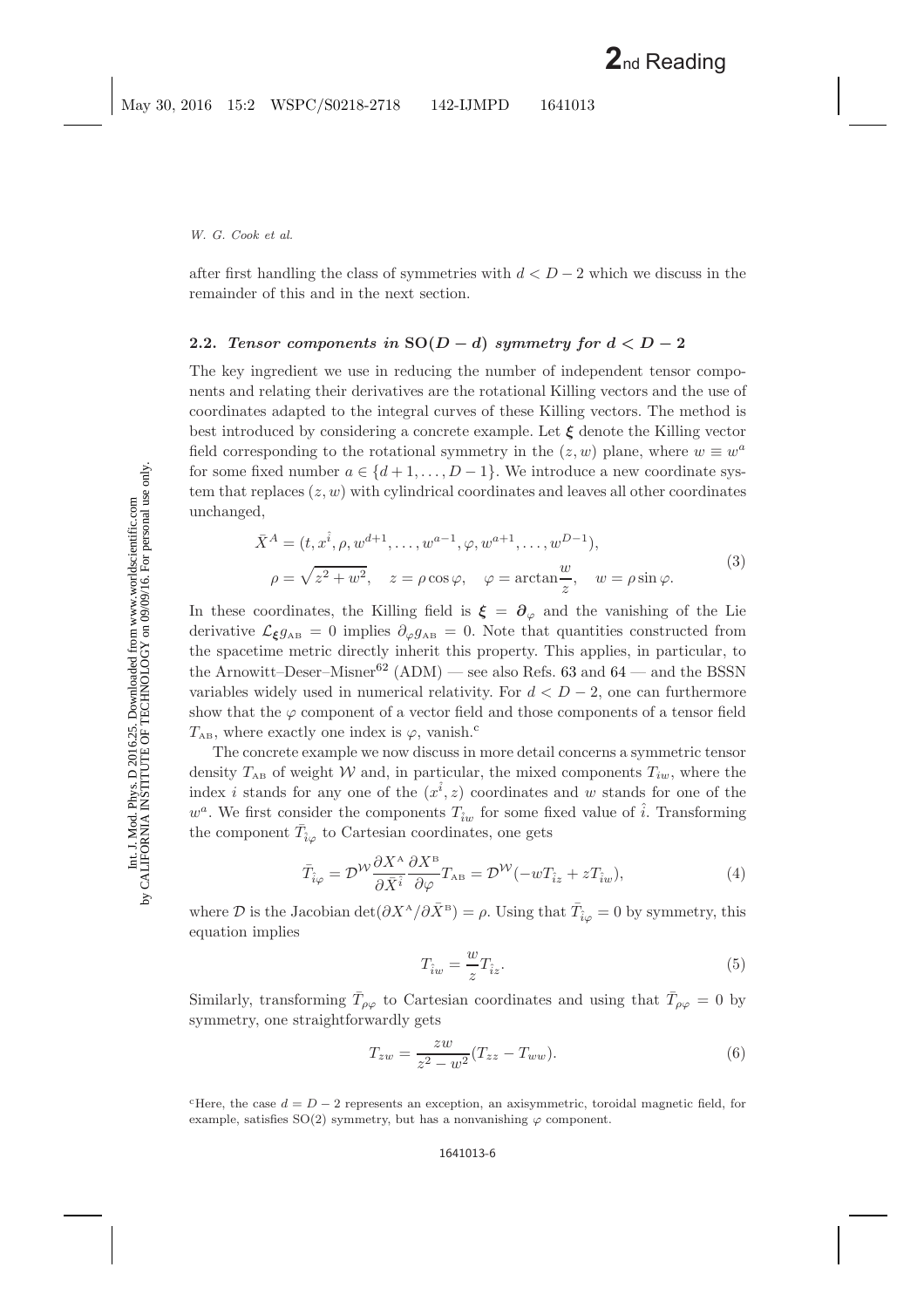Recalling that the computational domain is the hyperplane  $w^a = 0, x^{\hat{i}} \in \mathbb{R}, z \geq 0$ , we conclude from Eqs. [\(5\)](#page-5-1) and [\(6\)](#page-5-2) that on the computational domain  $T_{iw} = 0$ . This argument holds for any specific choice of the coordinate  $w$ , so that we conclude

$$
T_{ia} = 0.\t\t(7)
$$

To compute the derivatives with respect to w on the  $w = 0$  hyperplane, one can proceed as follows. For the tensor components in the example above, one can simply use [\(5\)](#page-5-1) and [\(6\)](#page-5-2) to calculate  $\partial_w T_{ia}$  and then set  $w = 0$ . Alternatively, writing the Killing field *ξ* as

$$
\boldsymbol{\xi} = z \partial_{\boldsymbol{w}} - w \partial_{\boldsymbol{z}},\tag{8}
$$

and imposing the vanishing of the Lie derivative  $\mathcal{L}_{\xi}T_{ia} = 0$  on the  $w = 0$  hyperplane, one gets

$$
\partial_w T_{iw} = \frac{T_{iz} - \delta_{iz} T_{ww}}{z}.
$$
\n(9)

Repeating this process for all components of scalar, vector and rank 2 tensor densities as well as their first and second derivatives, we get the relations summarized in [Appendix A.](#page-17-0)

We have shown the calculation here explicitly for the case of tensor densities. It can be shown that the vectorial expressions thus obtained also apply to the contracted Christoffel symbol  $\Gamma^A \equiv g^{MN} \Gamma^A_{MN}$  constructed from the metric, even though it is not a vector density.

## <span id="page-6-1"></span><span id="page-6-0"></span>**3. Dimensional Reduction of the BSSN Equations**

In this section, we will apply the symmetry relations obtained above to the specific case of the BSSN formulation of the Einstein equations in D spacetime dimensions. We emphasize, however, that the procedure spelled out here for the BSSN system can be applied in similar form to any of the alternative popular formulations used in numerical relativity.

### **3.1.** *The D-dimensional BSSN equations*

The starting point for the BSSN formulation is a spacetime, or  $(D-1) + 1$ , split where the spacetime is foliated in terms of a one-parameter family of  $D-1$  dimensional, spatial hypersurfaces. In coordinates adapted to this split, the line element takes on the form

$$
ds^2 = g_{AB}dx^A dx^B = (-\alpha^2 + \beta_I \beta^I)dt^2 + 2\beta_I dx^I dt + \gamma_{IJ} dx^I dx^J, \qquad (10)
$$

where  $I, J, \ldots = 1, \ldots, D-1$  and  $\alpha$  and  $\beta<sup>I</sup>$  denote the lapse function and shift vector, respectively. The ADM equations in the form developed by York<sup>[63](#page-26-12)</sup> then result in one Hamiltonian constraint,  $D-1$  momentum constraints and  $D(D-1)/2$ second-order evolution equations for the spatial metric components  $\gamma_{IJ}$ . The latter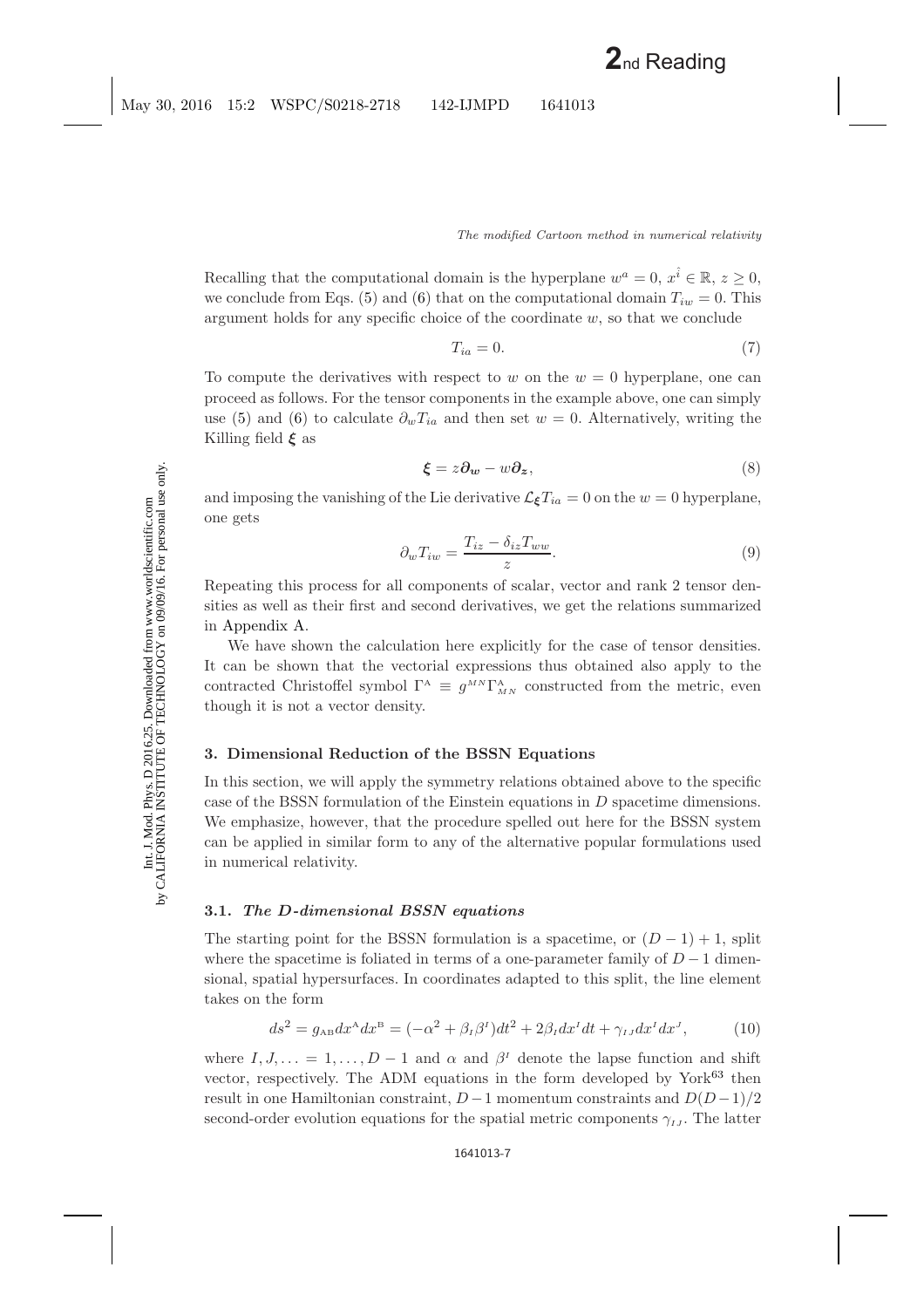are formulated as a first-order-in-time system by introducing the extrinsic curvature  $K_{IJ}$  through

$$
\partial_t \gamma_{IJ} = \beta^M \partial_M \gamma_{IJ} + \gamma_{MJ} \partial_I \beta^M + \gamma_{IM} \partial_J \beta^M - 2\alpha K_{IJ}.
$$
 (11)

Spacetime decompositions of the Einstein equations typically split the energy– momentum tensor analogously into time, space and mixed components according to

$$
\rho \equiv T_{AB} n^A n^B, \quad j_A \equiv -(\delta^B{}_A + n^B n_A) T_{BC} n^C,
$$
  

$$
S_{AB} \equiv (\delta^C{}_A + n^C n_A) (\delta^D{}_B + n^D n_B) T_{CD},
$$
 (12)

where  $n^A$  denotes the future pointing, timelike unit normal field on the spatial hypersurfaces. The variables  $\rho$ ,  $j_A$  and  $S_{AB}$  defined in this way represent the energy density, momentum density and spatial stress tensor as measured by an Eulerian observer, i.e. an observer moving with velocity  $n^A$ . The complete set of the ADM equations, thus obtained, can be found as Eqs.  $(52)$ – $(55)$  in Ref. [12.](#page-24-11)

The BSSN system is obtained from the ADM equations by applying a conformal transformation to the spatial metric, a trace split of the extrinsic curvature and promotion of the contracted spatial Christoffel symbols to the status of evolution variables. The BSSN variables are defined as

<span id="page-7-0"></span>
$$
\chi = \gamma^{-1/(D-1)}, \quad K = \gamma^{MN} K_{MN},
$$
  
\n
$$
\tilde{\gamma}_{IJ} = \chi \gamma_{IJ} \iff \tilde{\gamma}^{IJ} = \frac{1}{\chi} \gamma^{IJ},
$$
  
\n
$$
\tilde{A}_{IJ} = \chi \left( K_{IJ} - \frac{1}{D-1} \gamma_{IJ} K \right) \iff K_{IJ} = \frac{1}{\chi} \left( \tilde{A}_{IJ} + \frac{1}{D-1} \tilde{\gamma}_{IJ} K \right),
$$
  
\n
$$
\tilde{\Gamma}^I = \tilde{\gamma}^{MN} \tilde{\Gamma}^I_{MN},
$$
\n(13)

where  $\gamma = \det \gamma_{IJ}$ , and  $\tilde{\Gamma}^I_{MN}$  are the Christoffel symbols associated with the conformal metric  $\tilde{\gamma}_{IJ}$ . We formulate here the conformal factor in terms of the variable <sup>χ</sup>, following Ref. [11.](#page-24-10) Alternative versions of the equations using variables <sup>W</sup> <sup>≡</sup> <sup>√</sup><sup>χ</sup> or  $\phi \equiv -(\ln \chi)/4$  can be found in Refs. [65](#page-26-13) and [66.](#page-26-14) Note that the definition of the BSSN variables in [\(13\)](#page-7-0) implies two algebraic and one differential constraints given by

$$
\tilde{\gamma} = 1, \quad \tilde{\gamma}^{MN} \tilde{A}_{MN} = 0, \quad \mathcal{G}^I \equiv \tilde{\Gamma}^I - \tilde{\gamma}^{MN} \tilde{\Gamma}^I_{MN} = 0. \tag{14}
$$

<span id="page-7-2"></span><span id="page-7-1"></span>The D-dimensional BSSN equations are then given by the Hamiltonian and momentum constraints

$$
\mathcal{H} \equiv \mathcal{R} + \frac{D-2}{D-1}K^2 - \tilde{A}^{MN}\tilde{A}_{MN} - 16\pi\rho - 2\Lambda = 0,
$$
\n(15)

$$
\mathcal{M}_I \equiv \tilde{\gamma}^{MN} \tilde{D}_M \tilde{A}_{NI} - \frac{D-2}{D-1} \partial_I K - \frac{D-1}{2} \tilde{A}^M{}_I \frac{\partial_M \chi}{\chi} - 8\pi j_I
$$
  
= 0, (16)

$$
1641013-8
$$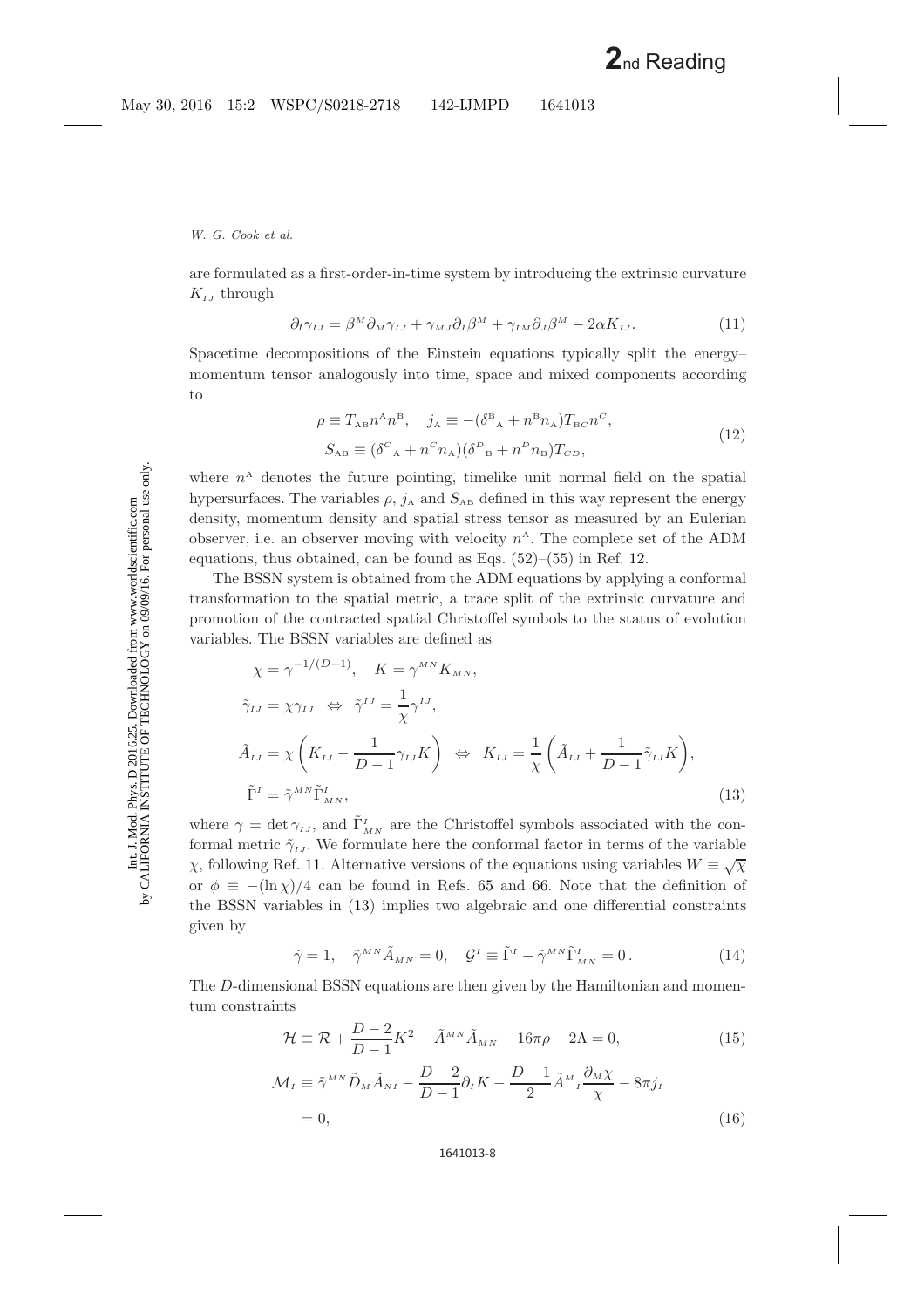<span id="page-8-1"></span><span id="page-8-0"></span>and the evolution system

$$
\partial_t \chi = \beta^M \partial_M \chi + \frac{2}{D-1} \chi(\alpha K - \partial_M \beta^M), \tag{17}
$$

$$
\partial_t \tilde{\gamma}_{IJ} = \beta^M \partial_M \tilde{\gamma}_{IJ} + 2 \tilde{\gamma}_{M(I} \partial_{J)} \beta^M - \frac{2}{D - 1} \tilde{\gamma}_{IJ} \partial_M \beta^M - 2 \alpha \tilde{A}_{IJ}, \tag{18}
$$

$$
\partial_t K = \beta^M \partial_M K - \chi \tilde{\gamma}^{MN} D_M D_N \alpha + \alpha \tilde{A}^{MN} \tilde{A}_{MN} + \frac{1}{D-1} \alpha K^2
$$

$$
+ \frac{8\pi}{D-2} \alpha [S + (D-3)\rho] - \frac{2}{D-2} \alpha \Lambda, \tag{19}
$$

$$
\partial_t \tilde{A}_{IJ} = \beta^M \partial_M \tilde{A}_{IJ} + 2 \tilde{A}_{M(I} \partial_{J)} \beta^M - \frac{2}{D - 1} \tilde{A}_{IJ} \partial_M \beta^M + \alpha K \tilde{A}_{IJ}
$$

$$
- 2 \alpha \tilde{A}_{IM} \tilde{A}^M{}_J + \chi (\alpha \mathcal{R}_{IJ} - D_I D_J \alpha - 8 \pi \alpha S_{IJ})^{\text{TF}}, \tag{20}
$$

$$
\partial_t \tilde{\Gamma}^I = \beta^M \partial_M \tilde{\Gamma}^I + \frac{2}{D-1} \tilde{\Gamma}^I \partial_M \beta^M - \tilde{\Gamma}^M \partial_M \beta^I + \tilde{\gamma}^{MN} \partial_M \partial_N \beta^I + \frac{D-3}{D-1} \tilde{\gamma}^{IM} \partial_M \partial_N \beta^N - \tilde{A}^{IM} \left[ (D-1) \alpha \frac{\partial_M \chi}{\chi} + 2 \partial_M \alpha \right] + 2\alpha \tilde{\Gamma}^I_{MN} \tilde{A}^{MN} - 2 \frac{D-2}{D-1} \alpha \tilde{\gamma}^{IM} \partial_M K - 16\pi \frac{\alpha}{\chi} j^I - \sigma \mathcal{G}^I \partial_M \beta^M.
$$
 (21)

Here,  $\mathcal{R}_{IJ}$ ,  $\mathcal{R}$  are the Ricci tensor and scalar associated with the physical spatial metric  $\gamma_{IJ}$ ,  $\Lambda$  is the cosmological constant, the superscript "TF" denotes the tracefree part and we have added a constraint damping term  $\sigma \mathcal{G}^I$  in the last line, following the suggestion by Ref. [67.](#page-26-15) The above equations are complemented by the following auxiliary relations,

$$
\Gamma_{_{JK}}^{^{I}} = \tilde{\Gamma}_{_{JK}}^{^{I}} - \frac{1}{2\chi} (\delta^{I}{}_{K}\partial_{J}\chi + \delta^{I}{}_{J}\partial_{K}\chi - \tilde{\gamma}_{_{JK}}\tilde{\gamma}^{^{IM}}\partial_{M}\chi), \tag{22}
$$

$$
\mathcal{R}_{IJ} = \tilde{\mathcal{R}}_{IJ} + \mathcal{R}_{IJ}^{\chi},\tag{23}
$$

$$
\mathcal{R}_{IJ}^{\chi} = \frac{\tilde{\gamma}_{IJ}}{2\chi} \left[ \tilde{\gamma}^{MN} \tilde{D}_M \tilde{D}_N \chi - \frac{D-1}{2\chi} \tilde{\gamma}^{MN} \partial_M \chi \partial_N \chi \right] + \frac{D-3}{2\chi} \left( \tilde{D}_I \tilde{D}_J \chi - \frac{1}{2\chi} \partial_I \chi \partial_J \chi \right), \tag{24}
$$

$$
\tilde{\mathcal{R}}_{IJ} = -\frac{1}{2} \tilde{\gamma}^{MN} \partial_M \partial_N \tilde{\gamma}_{IJ} + \tilde{\gamma}_{M(I} \partial_{J)} \tilde{\Gamma}^M + \tilde{\Gamma}^M \tilde{\Gamma}_{(IJ)M} \n+ \tilde{\gamma}^{MN} \left[ 2 \tilde{\Gamma}^K_{M(I} \tilde{\Gamma}_{J)KN} + \tilde{\Gamma}^K_{IM} \tilde{\Gamma}_{KJN} \right],
$$
\n(25)

$$
D_{I}D_{J}\alpha = \tilde{D}_{I}\tilde{D}_{J}\alpha + \frac{1}{\chi}\partial_{(I}\chi\,\partial_{J)}\alpha - \frac{1}{2\chi}\tilde{\gamma}_{IJ}\tilde{\gamma}^{MN}\partial_{M}\chi\,\partial_{N}\alpha.
$$
 (26)

The BSSN equations in this form are general and facilitate the numerical construction of D-dimensional spacetimes. Next, we will describe in detail how the equations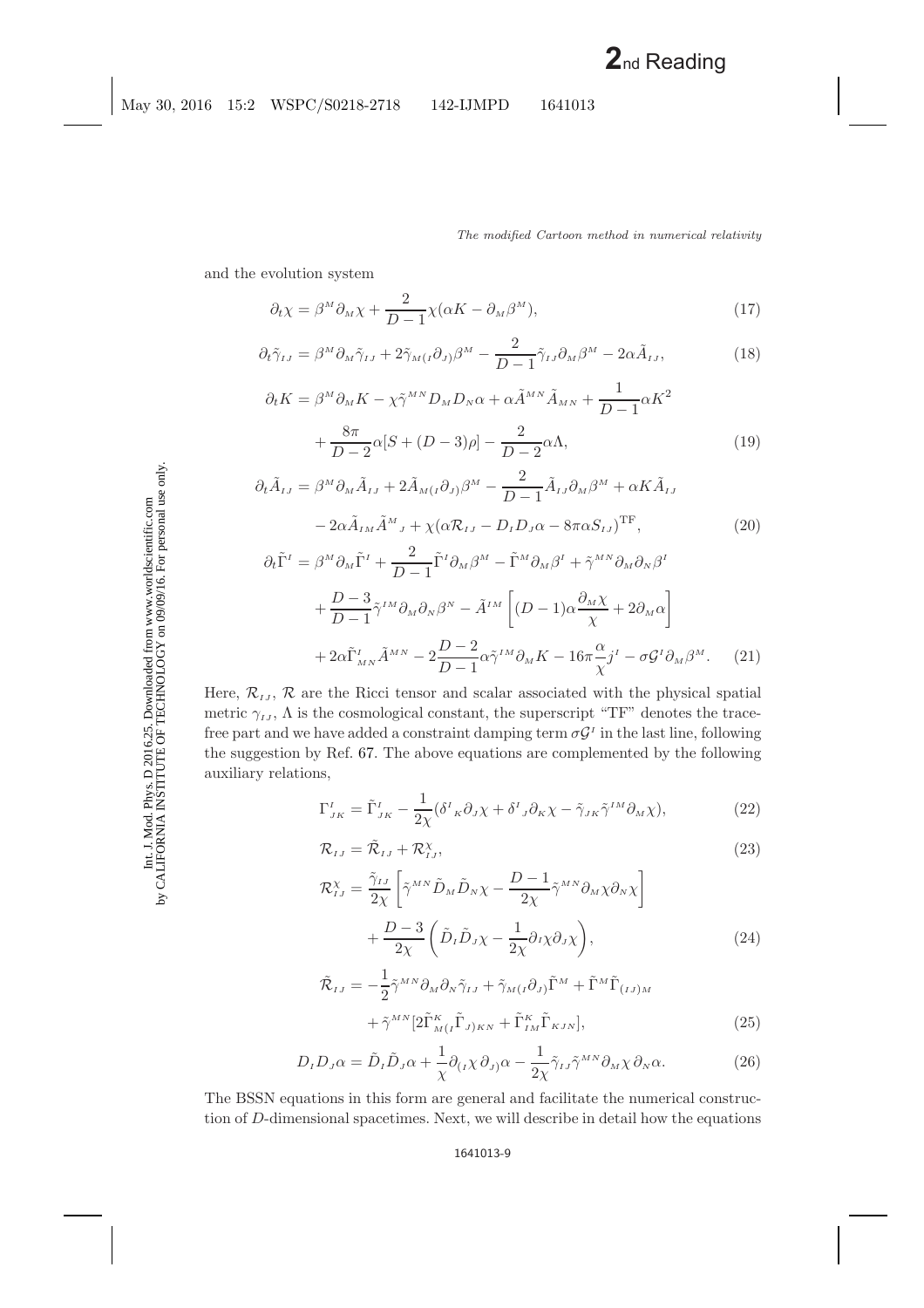can be reduced to an effective system in d spatial dimensions for spacetimes obeying rotational symmetry with  $d < D - 2$ .

# **3.2.** *The BSSN equations with*  $SO(D - d)$  *symmetry for*  $d < D - 2$

We now apply the relations summarized in [Appendix A](#page-17-1) to the definition of the BSSN variables [\(13\)](#page-7-0) and the D-dimensional BSSN equations [\(15\)](#page-7-1)–[\(21\)](#page-8-0). Recalling that early and middle Latin indices run over  $a, b, \ldots = d+1, \ldots, D-1$  and  $i, j, \ldots =$  $1, \ldots, d$ , respectively, and introducing  $\eta \equiv D - d - 1$ , the variables are given in terms of their ADM counterparts by

$$
\chi = \gamma^{-1/(D-1)}, \qquad K = \gamma^{MN} K_{MN}
$$
  
\n
$$
\gamma = \det \gamma_{IJ} = \gamma_{ww}^{\eta} \det \gamma_{ij}, \qquad K = \gamma^{MN} K_{MN}
$$
  
\n
$$
\tilde{\gamma}_{ij} = \chi \gamma_{ij}, \quad \tilde{\gamma}_{ww} = \chi \gamma_{ww}
$$
  
\n
$$
\tilde{A}_{ij} = \chi \left( K_{ij} - \frac{1}{D-1} \gamma_{ij} K \right) \qquad \Leftrightarrow K_{ij} = \frac{1}{\chi} \left( \tilde{A}_{ij} + \frac{1}{D-1} \tilde{\gamma}_{ij} K \right),
$$
  
\n
$$
\tilde{A}_{ww} = \chi \left( K_{ww} - \frac{1}{D-1} \gamma_{ww} K \right) \qquad \Leftrightarrow K_{ww} = \frac{1}{\chi} \left( \tilde{A}_{ww} + \frac{1}{D-1} \tilde{\gamma}_{ww} K \right),
$$
  
\n
$$
\tilde{\Gamma}^{i} = \tilde{\gamma}^{MN} \tilde{\Gamma}^{i}_{MN} = \tilde{\gamma}^{mn} \tilde{\Gamma}^{i}_{mn} + \eta \tilde{\gamma}^{ww} \tilde{\Gamma}^{i}_{ww},
$$
\n(27)

<span id="page-9-0"></span>where

$$
\tilde{\Gamma}^{i}_{ww} = -\frac{1}{2}\tilde{\gamma}^{im}\partial_m\tilde{\gamma}_{ww} + \frac{\delta^i{}_z - \tilde{\gamma}^{zi}\tilde{\gamma}_{ww}}{z}.
$$
\n(28)

<span id="page-9-2"></span><span id="page-9-1"></span>We first note that the spatial metric with  $SO(D - d)$  symmetry has the form

$$
\tilde{\gamma}_{IJ} = \begin{pmatrix}\n\tilde{\gamma}_{x^1 x^1} & \cdots & \tilde{\gamma}_{x^1 x^{d-1}} & \tilde{\gamma}_{xz} & 0 & 0 & \cdots & 0 \\
\vdots & \ddots & \vdots & \vdots & \vdots & \vdots & \cdots & \vdots \\
\tilde{\gamma}_{x^{d-1} x^1} & \cdots & \tilde{\gamma}_{x^{d-1} x^{d-1}} & \tilde{\gamma}_{x^{d-1} x} & 0 & 0 & \cdots & 0 \\
\tilde{\gamma}_{zx^1} & \cdots & \tilde{\gamma}_{zx^{d-1}} & \tilde{\gamma}_{zz} & 0 & 0 & \cdots & 0 \\
0 & \cdots & 0 & 0 & \tilde{\gamma}_{ww} & 0 & \cdots & 0 \\
0 & \cdots & 0 & 0 & 0 & \tilde{\gamma}_{ww} & \cdots & 0 \\
\vdots & \cdots & \vdots & \vdots & \vdots & \vdots & \ddots & \vdots \\
0 & \cdots & 0 & 0 & 0 & 0 & \cdots & \tilde{\gamma}_{ww}\n\end{pmatrix}, (29)
$$

which simplifies the calculation of the inverse metric  $\tilde{\gamma}^{\text{AB}}$ ; see [Appendix B.](#page-17-2)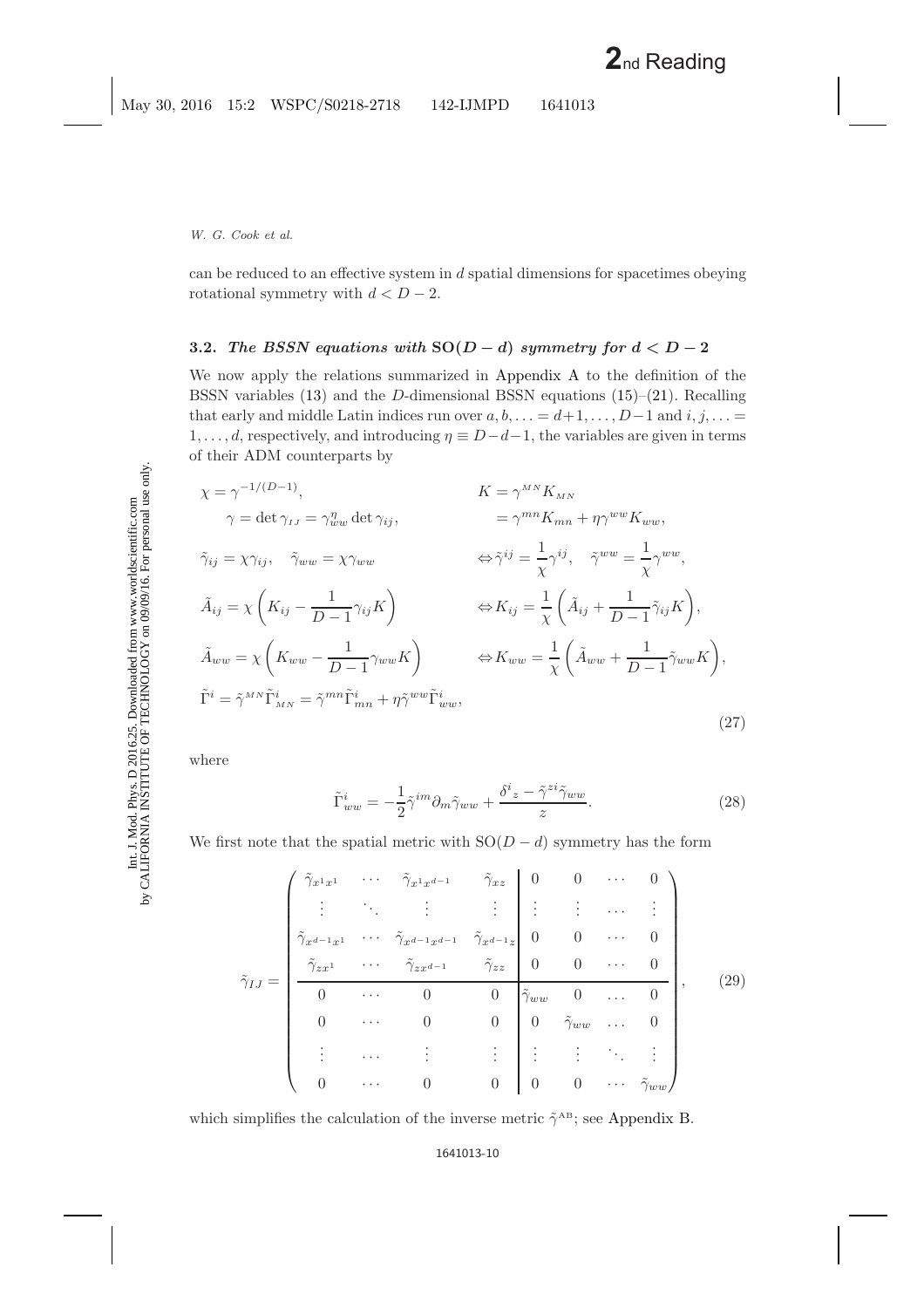The constraint equations [\(15\)](#page-7-2), [\(16\)](#page-7-2) become

<span id="page-10-1"></span><span id="page-10-0"></span>
$$
\mathcal{H} = \chi \tilde{\gamma}^{mn} \mathcal{R}_{mn} - \tilde{A}^{mn} \tilde{A}_{mn} + \frac{D-2}{D-1} K^2 + \eta \left( \chi \tilde{\gamma}^{ww} \mathcal{R}_{ww} - \frac{\tilde{A}_{ww}^2}{\tilde{\gamma}_{ww}^2} \right) - 16\pi \rho - 2\Lambda = 0,
$$
\n(30)

$$
\mathcal{M}_{i} = \tilde{\gamma}^{mn} \partial_{m} \tilde{A}_{ni} - \tilde{\Gamma}^{m} \tilde{A}_{mi} - \tilde{\gamma}^{ml} \tilde{\Gamma}^{n}_{im} \tilde{A}_{nl} - \frac{D-2}{D-1} \partial_{i} K - \frac{D-1}{2\chi} \tilde{A}^{m}{}_{i} \partial_{m} \chi
$$

$$
+ \eta \tilde{\gamma}^{ww} \left( \frac{\tilde{A}_{iz} - \delta_{iz} \tilde{A}_{ww}}{z} - \tilde{\Gamma}^{m}_{ww} \tilde{A}_{mi} - \frac{1}{2} \tilde{\gamma}^{ww} \tilde{A}_{ww} \partial_{i} \tilde{\gamma}_{ww} \right) - 8\pi j_{i} = 0. \tag{31}
$$

<span id="page-10-2"></span>and the BSSN evolution equations  $(17)-(21)$  $(17)-(21)$  $(17)-(21)$  are now written as

$$
\partial_t \chi = \beta^m \partial_m \chi + \frac{2}{D-1} \chi \left( \alpha K - \partial_m \beta^m - \eta \frac{\beta^z}{z} \right),\tag{32}
$$

$$
\partial_t \tilde{\gamma}_{ij} = \beta^m \partial_m \tilde{\gamma}_{ij} + 2 \tilde{\gamma}_{m(i} \partial_j) \beta^m - \frac{2}{D-1} \tilde{\gamma}_{ij} \left( \partial_m \beta^m + \eta \frac{\beta^z}{z} \right) - 2\alpha \tilde{A}_{ij},\tag{33}
$$

$$
\partial_t \tilde{\gamma}_{ww} = \beta^m \partial_m \tilde{\gamma}_{ww} - \frac{2}{D-1} \tilde{\gamma}_{ww} \left( \partial_m \beta^m - d \frac{\beta^z}{z} \right) - 2\alpha \tilde{A}_{ww}, \tag{34}
$$

$$
\partial_t K = \beta^m \partial_m K - \chi \tilde{\gamma}^{mn} D_m D_n \alpha + \alpha \tilde{A}^{mn} \tilde{A}_{mn} + \frac{1}{D-1} \alpha K^2
$$

$$
+ \eta \tilde{\gamma}^{ww} \left( \alpha \frac{\tilde{A}_{ww}^2}{\tilde{\gamma}_{ww}} - \chi D_w D_w \alpha \right) + \frac{2}{D-2} \alpha \{ 4\pi [S + (D-3)\rho] - \Lambda \}, \quad (35)
$$

$$
\partial_t \tilde{A}_{ij} = \beta^m \partial_m \tilde{A}_{ij} + 2 \tilde{A}_{m(i} \partial_j) \beta^m - \frac{2}{D-1} \tilde{A}_{ij} \left( \partial_m \beta^m + \eta \frac{\beta^z}{z} \right) + \alpha K \tilde{A}_{ij}
$$

$$
- 2\alpha \tilde{\gamma}^{mn} \tilde{A}_{im} \tilde{A}_{jn} + \chi [\alpha (\mathcal{R}_{ij} - 8\pi S_{ij}) - D_i D_j \alpha]^{TF}, \qquad (36)
$$

$$
\partial_t \tilde{A}_{ww} = \beta^m \partial_m \tilde{A}_{ww} - \frac{2}{D-1} \tilde{A}_{ww} \left( \partial_m \beta^m - d \frac{\beta^z}{z} \right) + \alpha \tilde{A}_{ww} (K - 2 \tilde{\gamma}^{ww} \tilde{A}_{ww}) + \chi [\alpha (\mathcal{R}_{ww} - 8\pi S_{ww}) - D_w D_w \alpha]^{\text{TF}},
$$
\n(37)

$$
\partial_t \tilde{\Gamma}^i = \beta^m \partial_m \tilde{\Gamma}^i + \frac{2}{D-1} \tilde{\Gamma}^i \left( \partial_m \beta^m + \eta \frac{\beta^z}{z} \right) + \tilde{\gamma}^{mn} \partial_m \partial_n \beta^i + \frac{D-3}{D-1} \tilde{\gamma}^{im} \partial_m \partial_n \beta^n
$$

$$
- \tilde{\Gamma}^m \partial_m \beta^i + \eta \tilde{\gamma}^{ww} \left( \frac{\partial_z \beta^i}{z} - \delta^i z \frac{\beta^z}{z^2} \right) + \frac{D-3}{D-1} \eta \left( \tilde{\gamma}^{im} \frac{\partial_m \beta^z}{z} - \tilde{\gamma}^{iz} \frac{\beta^z}{z^2} \right)
$$

$$
- \tilde{A}^{im} \left[ (D-1) \alpha \frac{\partial_m \chi}{\chi} + 2 \partial_m \alpha \right] + 2 \alpha (\tilde{\Gamma}^i_{mn} \tilde{A}^{mn} + \eta \tilde{\Gamma}^i_{ww} \tilde{A}^{ww}) - 16 \pi \frac{\alpha}{\chi} j_i
$$

$$
- 2 \frac{D-2}{D-1} \alpha \tilde{\gamma}^{im} \partial_m K - \sigma \left[ \left( \partial_m \beta^m + \eta \frac{\beta^z}{z} \right) (\tilde{\Gamma}^i - \tilde{\gamma}^{mn} \tilde{\Gamma}^i_{mn} - \eta \tilde{\gamma}^{ww} \tilde{\Gamma}^i_{ww}) \right].
$$
(38)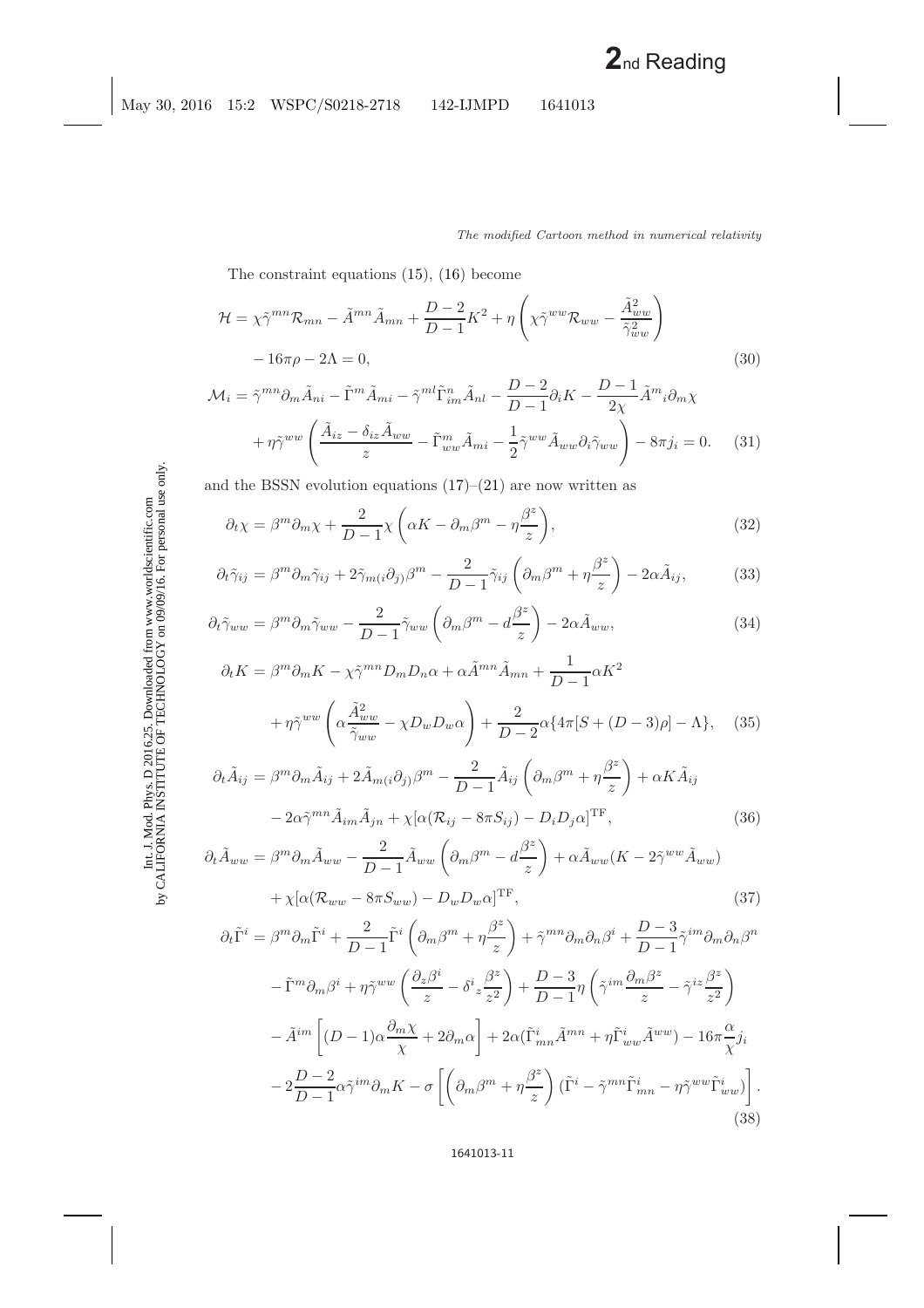<span id="page-11-1"></span><span id="page-11-0"></span>These equations contain a number of auxiliary expressions which are given in terms of the fundamental BSSN variables by Eq. [\(28\)](#page-9-0) as well as

$$
D_i D_j \alpha = \partial_i \partial_j \alpha - \tilde{\Gamma}_{ji}^m \partial_m \alpha + \frac{1}{2\chi} (\partial_i \chi \partial_j \alpha + \partial_j \chi \partial_i \alpha) - \frac{\tilde{\gamma}_{ij}}{2\chi} \tilde{\gamma}^{mn} \partial_m \chi \partial_n \alpha, \quad (39)
$$

$$
[D_i D_j \alpha]^{\text{TF}} = D_i D_j \alpha - \frac{1}{D-1} \tilde{\gamma}_{ij} (\tilde{\gamma}^{mn} D_m D_n \alpha + \eta \tilde{\gamma}^{ww} D_w D_w \alpha), \tag{40}
$$

$$
D_w D_w \alpha = \left(\frac{1}{2}\tilde{\gamma}^{mn}\partial_n \tilde{\gamma}_{ww} + \frac{\tilde{\gamma}^{zm}}{z}\tilde{\gamma}_{ww}\right)\partial_m\alpha - \frac{1}{2\chi}\tilde{\gamma}_{ww}\tilde{\gamma}^{mn}\partial_m\chi\ \partial_n\alpha,\tag{41}
$$

$$
[D_w D_w \alpha]^{\text{TF}} = \frac{1}{D-1} (d \times D_w D_w \alpha - \tilde{\gamma}_{ww} \tilde{\gamma}^{mn} D_m D_n \alpha), \tag{42}
$$

$$
\mathcal{R}_{ij} = \mathcal{R}_{ij}^{\chi} + \tilde{\mathcal{R}}_{ij},\tag{43}
$$

$$
\mathcal{R}_{ww} = \mathcal{R}_{ww}^{\chi} + \tilde{\mathcal{R}}_{ww},\tag{44}
$$

$$
\mathcal{R}_{ij}^{\chi} = \frac{1}{2\chi} \tilde{\gamma}_{ij} \left[ \tilde{\gamma}^{mn} \tilde{D}_m \tilde{D}_n \chi + \eta \left( \frac{1}{2} \tilde{\gamma}^{ww} \tilde{\gamma}^{mn} \partial_n \tilde{\gamma}_{ww} + \frac{\tilde{\gamma}^{mz}}{z} \right) \partial_m \chi - \frac{D - 1}{2\chi} \tilde{\gamma}^{mn} \partial_m \chi \partial_n \chi \right] + \frac{D - 3}{2\chi} \left( \tilde{D}_i \tilde{D}_j \chi - \frac{1}{2\chi} \partial_i \chi \partial_j \chi \right), \tag{45}
$$

$$
\mathcal{R}_{ww}^{\chi} = \frac{\tilde{\gamma}_{ww}}{2\chi} \left[ \tilde{\gamma}^{mn} \tilde{D}_m \tilde{D}_n \chi + (2D - d - 4) \left( \frac{1}{2} \tilde{\gamma}^{ww} \tilde{\gamma}^{mn} \partial_n \tilde{\gamma}_{ww} + \frac{\tilde{\gamma}^{mx}}{z} \right) \partial_m \chi - \frac{D - 1}{2} \tilde{\gamma}^{mn} \partial_m \chi \partial_n \chi \right],
$$
\n(46)

$$
-\frac{D-1}{2\chi}\tilde{\gamma}^{mn}\partial_m\chi\partial_n\chi\bigg],\tag{46}
$$
\n
$$
\left[\begin{array}{cc}1\ \partial\ \tilde{\gamma}\cdot\cdot\cdot\quad \delta\ \tilde{\gamma}\cdot\tilde{\gamma}\cdot\cdot\ -\delta\cdot\delta\cdot\tilde{\gamma}\cdot\cdot\cdot\cdot\quad \tilde{\gamma}^{ww}\tilde{\gamma}\ \tilde{\gamma}\cdot\cdot\ -\delta\ \tilde{\gamma}\cdot\cdot\cdot\end{array}\right]
$$

$$
\tilde{\mathcal{R}}_{ij} = \eta \tilde{\gamma}^{ww} \left[ -\frac{1}{2} \frac{\partial_z \tilde{\gamma}_{ij}}{z} + \frac{\delta_{z(i} \tilde{\gamma}_{j)z} - \delta_{iz} \delta_{jz} \tilde{\gamma}_{ww}}{z^2} + \frac{\tilde{\gamma}^{ww} \tilde{\gamma}_{z(j} - \delta_{z(j)}}{z} \partial_{i)} \tilde{\gamma}_{ww} \right] \n- \frac{1}{4} \tilde{\gamma}^{ww} \partial_i \tilde{\gamma}_{ww} \partial_j \tilde{\gamma}_{ww} \left] - \frac{1}{2} \tilde{\gamma}^{mn} \partial_m \partial_n \tilde{\gamma}_{ij} + \tilde{\gamma}_{m(i} \partial_j) \tilde{\Gamma}^m \n+ \tilde{\Gamma}^m \tilde{\Gamma}_{(ij)m} + \tilde{\gamma}^{mn} [2 \tilde{\Gamma}^k_{m(i} \tilde{\Gamma}_{j)kn} + \tilde{\Gamma}^k_{im} \tilde{\Gamma}_{kjn}],
$$
\n(47)

$$
\tilde{\mathcal{R}}_{ww}=-\frac{1}{2}\tilde{\gamma}^{mn}\partial_m\partial_n\tilde{\gamma}_{ww}+\frac{1}{2}\tilde{\gamma}^{ww}\tilde{\gamma}^{mn}\partial_m\tilde{\gamma}_{ww}\ \partial_n\tilde{\gamma}_{ww}-\frac{\eta}{2}\tilde{\gamma}^{ww}\frac{\partial_z\tilde{\gamma}_{ww}}{z}
$$

$$
+\tilde{\gamma}_{ww}\frac{\tilde{\Gamma}^z}{z} + \frac{1}{2}\tilde{\Gamma}^m\partial_m\tilde{\gamma}_{ww} + \frac{\tilde{\gamma}^{zz}\tilde{\gamma}_{ww} - 1}{z^2},\tag{48}
$$

$$
[\mathcal{R}_{ij}]^{\text{TF}} = \mathcal{R}_{ij} - \frac{1}{D-1} \tilde{\gamma}_{ij} \tilde{\gamma}^{mn} \mathcal{R}_{mn} - \frac{\eta}{D-1} \tilde{\gamma}_{ij} \tilde{\gamma}^{ww} \mathcal{R}_{ww},
$$
\n(49)

$$
[\mathcal{R}_{ww}]^{\text{TF}} = \frac{1}{D-1} (d \times \mathcal{R}_{ww} - \tilde{\gamma}_{ww} \tilde{\gamma}^{mn} \mathcal{R}_{mn}). \tag{50}
$$

The BSSN equations in this form can readily be implemented in an existing " $d+1$ " BSSN code with the addition of merely two new field variables,  $\tilde{\gamma}_{ww}$  and  $\tilde{A}_{ww}$ . While the BSSN equations acquire additional terms, the computational domain remains d-dimensional. Furthermore, the entire set of Eqs. [\(30\)](#page-10-0)–[\(50\)](#page-11-0) contains exclusively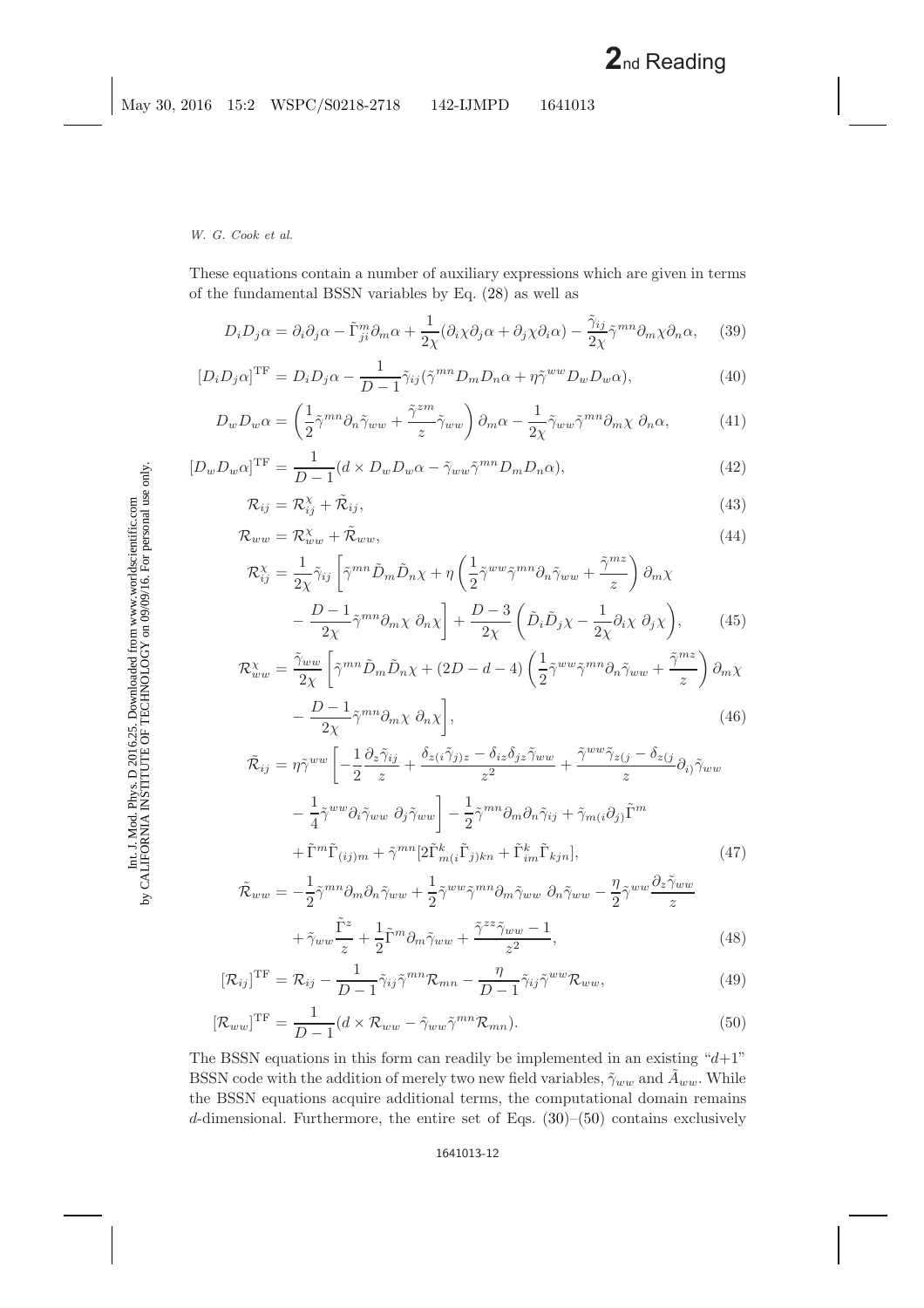derivatives in the  $x^i$  directions and in time, which can be evaluated without need of ghost zones in the extra dimensions.

There only remains one further subtlety arising from the explicit division by z in several of the terms present. Some (though not all) numerical codes require evaluation of these expressions at  $z = 0$  which makes regularization of these terms mandatory. As we show explicitly in [Appendix B,](#page-17-3) this can be achieved for all terms, yielding expressions that are exact in the limit  $z \to 0$ . The results we discuss in Sec. [5](#page-13-0) make use of these regularized terms on the plane  $z = 0$  demonstrating that this procedure provides stable and accurate evolutions.

We conclude this section with a brief remark of the matter terms present in [\(30\)](#page-10-1)–[\(50\)](#page-11-1) in the form of the projections  $\rho$ ,  $j^i$ ,  $S_{ij}$  and  $S = \chi(\tilde{\gamma}^{ij}S_{ij} + \eta \tilde{\gamma}^{ww}S_{ww})$ of the energy–momentum tensor. The specific form of these terms will depend on the physical system under consideration and will need to be evaluated separately for each case as will the precise form of the matter evolution equations resulting from the conservation law  $\nabla_{A}T^{AB} = 0$ . Many applications of higher-dimensional numerical relativity concern BHs and the example application discussed in Sec. [5](#page-13-0) will be an asymptotically flat vacuum spacetime where the matter terms and the cosmological constant are zero.

# <span id="page-12-0"></span>**4. The Special Case of SO(2) Symmetry**

We now return to the special situation where  $d = D-2$  which corresponds to SO(2) isometry, i.e. axisymmetric spacetimes.<sup>[1](#page-24-1)</sup> This case is special in that  $\varphi$  components of a vector field or those components of a tensor field  $T_{AB}$  where exactly one index is  $\varphi$ , do not necessarily vanish. The reason for this exceptional property of  $SO(2)$ symmetry is that with only one Killing vector  $\partial_{\varphi}$ , the vector  $f(x^i)\partial_{\varphi}$ , for an arbitrary function  $f$ , trivially satisfies the symmetry as it commutes with all Killing vectors. Thus, SO(2) symmetry does not, in general, cause any tensor components to vanish, and only a negligible amount of computational cost and memory would be saved by explicitly inserting the modified Cartoon terms, as derived in the previous two sections, into the BSSN equations. We are still able, however, to capitalize on the substantial reduction in memory and floating point operations that arises from the dimensional reduction of the computational domain. This is most conveniently achieved by retaining the BSSN equations in their full D-dimensional form and only using the modified Cartoon method to fill in derivatives that cannot be calculated directly on the computational grid.

Let us illustrate this process for  $D = 5$  with  $SO(2)$  isometry. Due to the symmetry, we can model such a spacetime on a three-dimensional grid on which we store all vector and tensor components, including those of the type  $V^w$  and  $T_{Iw}$ , which do not vanish for SO(2) symmetry. In order to evolve the system by one time step, we need to compute derivatives with respect to *all* coordinates. Derivatives with respect to  $x^i$  can be calculated on the grid using standard methods. Derivatives with respect to  $w$ , on the other hand, can be calculated on our three-dimensional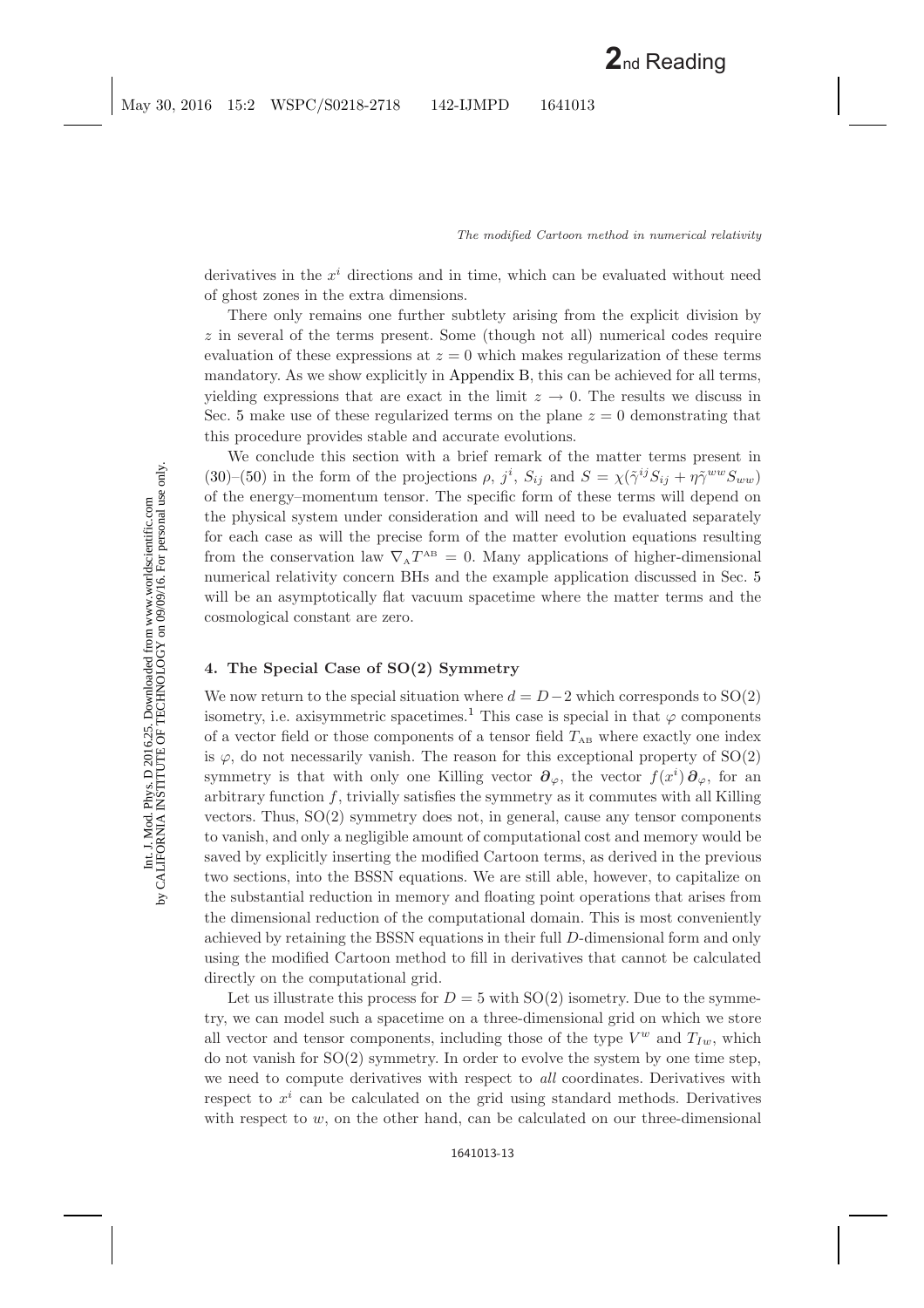grid using the modified Cartoon method. For example, for a vector, the procedure is

$$
V^{I}{}_{,J} = \begin{pmatrix} \text{calculate on} & 0\\ \text{the grid} & -V^{w}/z\\ V^{z}/z \end{pmatrix} . \tag{51}
$$

<span id="page-13-1"></span>[Appendix C](#page-22-0) lists all necessary expressions for derivatives with SO(2) symmetry. Once all derivatives have been calculated, we have all the information required to use the standard  $D = 5$  BSSN equations [\(15\)](#page-7-1)–[\(21\)](#page-8-0) without the need for any extra terms.

Note that this method for handling  $SO(2)$  symmetry can straightforwardly be combined with the method described in Secs. [2](#page-3-2) and [3.](#page-6-1) Such a procedure can handle, for example, the symmetry of black rings and has been applied in Ref. [22](#page-25-0) to speed up the exploration of the gauge parameter space in numerical evolutions of black rings in  $D = 5$ . Black rings have horizons of topology<sup>[68](#page-26-16)</sup>  $S^1 \times S^2$  and rotate along the  $S<sup>1</sup>$ . This rotational symmetry requires handling with the special method for  $d = D - 2$  because  $\varphi$  components do not vanish in that case. The second symmetry corresponding to the  $S^2$  $S^2$ , however, is amenable to the treatment presented in Secs. 2 and [3.](#page-6-1) In practice, Refs. [22](#page-25-0) and [69](#page-26-17) first applied the latter reduction and then the special  $SO(2)$  reduction sketched in Eq.  $(51)$ .

# <span id="page-13-0"></span>**5. Application to a BH Collision**

In this section we present, as a specific example for the efficacy of the formalism, results from the numerical simulation of a head-on collision of two nonspinning BHs in  $D = 7$  dimensions starting from rest. A nonrotating BH in D spacetime dimensions is described by the Tangherlini<sup>[70](#page-26-18)</sup> solution

$$
ds^{2} = -\left(1 - \frac{\mu}{R^{D-3}}\right)dt^{2} + \left(1 - \frac{\mu}{R^{D-3}}\right)^{-1}dR^{2} + R^{2}d\Omega_{D-2}^{2},\tag{52}
$$

where  $d\Omega_{D-2}$  denotes the area element of the  $(D-2)$  sphere and the parameter  $\mu$ is related to the BH mass M and the horizon radius  $R_h$  by

$$
\mu = \frac{16\pi M}{(D-2)\Omega_{D-2}}, \quad \mu = R_h^{D-3}.
$$
\n(53)

Here,  $\Omega_{D-2}$  is the surface area of the unit  $(D-2)$  sphere. The Tangherlini solution can be written in isotropic coordinates in the form

$$
ds^{2} = -\left(\frac{4r^{D-3} - \mu}{4r^{D-3} + \mu}\right)dt^{2} + \left(1 + \frac{\mu}{4r^{D-3}}\right)^{4/(D-3)} \left[\sum_{i} (dx^{i})^{2} + \sum_{a} (dw^{a})^{2}\right],
$$
\n(54)

which facilitates construction of analytic data for a snapshot of a spacetime containing multiple BHs at the moment of time symmetry according to the procedure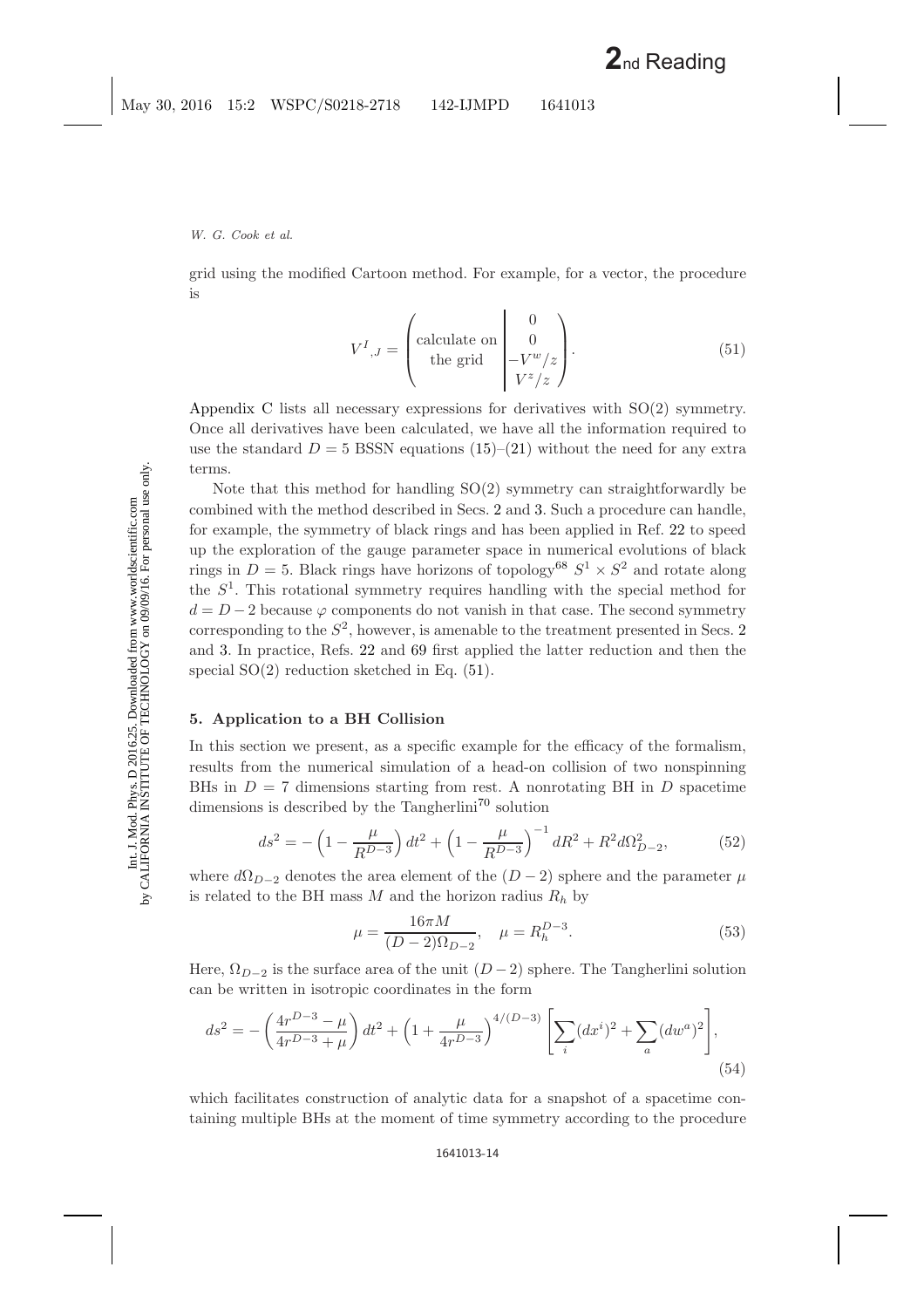of Brill and Lindquist.[71](#page-26-19) These higher-dimensional Brill–Lindquist data are given in terms of the ADM variables by

$$
K_{IJ} = 0, \quad \gamma_{IJ} = \psi^{4/(D-3)} \delta_{IJ}, \quad \psi = 1 + \sum_{\mathcal{A}} \frac{\mu_{\mathcal{A}}}{4 \left[ \sum_{\kappa=1}^{D-1} (X^{\kappa} - X^{\kappa}_{\mathcal{A}})^2 \right]^{(D-3)/2}},
$$
\n(55)

where the summation over  $A$  and  $K$  extend over the multiple BHs and spatial coordinates, respectively, and  $X^{\kappa}_{\mathcal{A}}$  denotes the position of the  $\mathcal{A}$ th BH.

We have implemented these initial data in the LEAN code,<sup> $72,73$  $72,73$ </sup> which is based on  $C_A$ CTUS<sup>[74,](#page-26-22)[75](#page-26-23)</sup> and uses  $C_A$ RPET<sup>[76,](#page-26-24)[77](#page-26-25)</sup> for mesh refinement. The specific case presented here has been obtained using  $SO(4)$  symmetry, i.e.  $D = 7, d = 3$ , for a collision along the x axis of two equal-mass BHs initially separated by 7.58  $R_h$ , where  $R_h$  is the horizon radius associated with a single BH with  $\mu = \mu_1 = \mu_2$ . The computational domain consists of a set of seven refinement levels, the innermost two centered on the BHs and the five outer ones on the origin. We employ standard *moving puncture* gauge conditions<sup>[10,](#page-24-25)[11,](#page-24-26)[66](#page-26-26)[,78](#page-26-27) [note that we use here  $\beta^a = 0$  in accordance</sup> with Eq.  $(A.3)$ ]

$$
\partial_t \alpha = \beta^m \partial_m \alpha - 3\alpha K,\tag{56}
$$

$$
\partial_t \beta^i = \beta^m \partial_m \beta^i + \frac{3}{4} \tilde{\Gamma}^i - \frac{1}{2^{1/4} R_h} \beta^i,\tag{57}
$$

having initialized lapse and shift to their Minkowski values  $\alpha = 1, \beta^i = 0$ . Two simulations have been performed in octant symmetry with a grid spacing  $\Delta x =$  $R_h/52$  and  $\Delta x = R_h/104$ , respectively, on the innermost level, that increases by a factor of two on each consecutive level further out.

Figure [2](#page-15-1) shows the trajectories of the two BHs evolving in time from the initial separation through merger into a single hole centered on the origin, obtained from the high resolution simulation with  $\Delta x = R_h/104$ . In order to check the consistency of our numerical formalism, we have also analyzed the constraint equations for this configuration. A snapshot of the Hamiltonian constraint [\(15\)](#page-7-2) along the collision axis at evolution time  $t = 80 R<sub>h</sub>$  is shown in Fig. [3.](#page-15-2) In this figure, the result obtained for the high resolution run has been amplified by a factor of four expected for second-order convergence. The overlap of the two curves demonstrates convergence at second order, compatible with the numerical scheme that employs second and fourth-order accurate discretization and interpolation techniques. We have performed the same analysis for the Hamiltonian and momentum constraints at several points in time and observe the same second-order convergence of both constraints throughout infall and merger. Note that only one BH is present on the computational domain (at about  $x = 2.5$  in the figure) because of the octant symmetry. The other BH is represented in this simulation through the symmetric boundary conditions imposed at  $x = 0$ .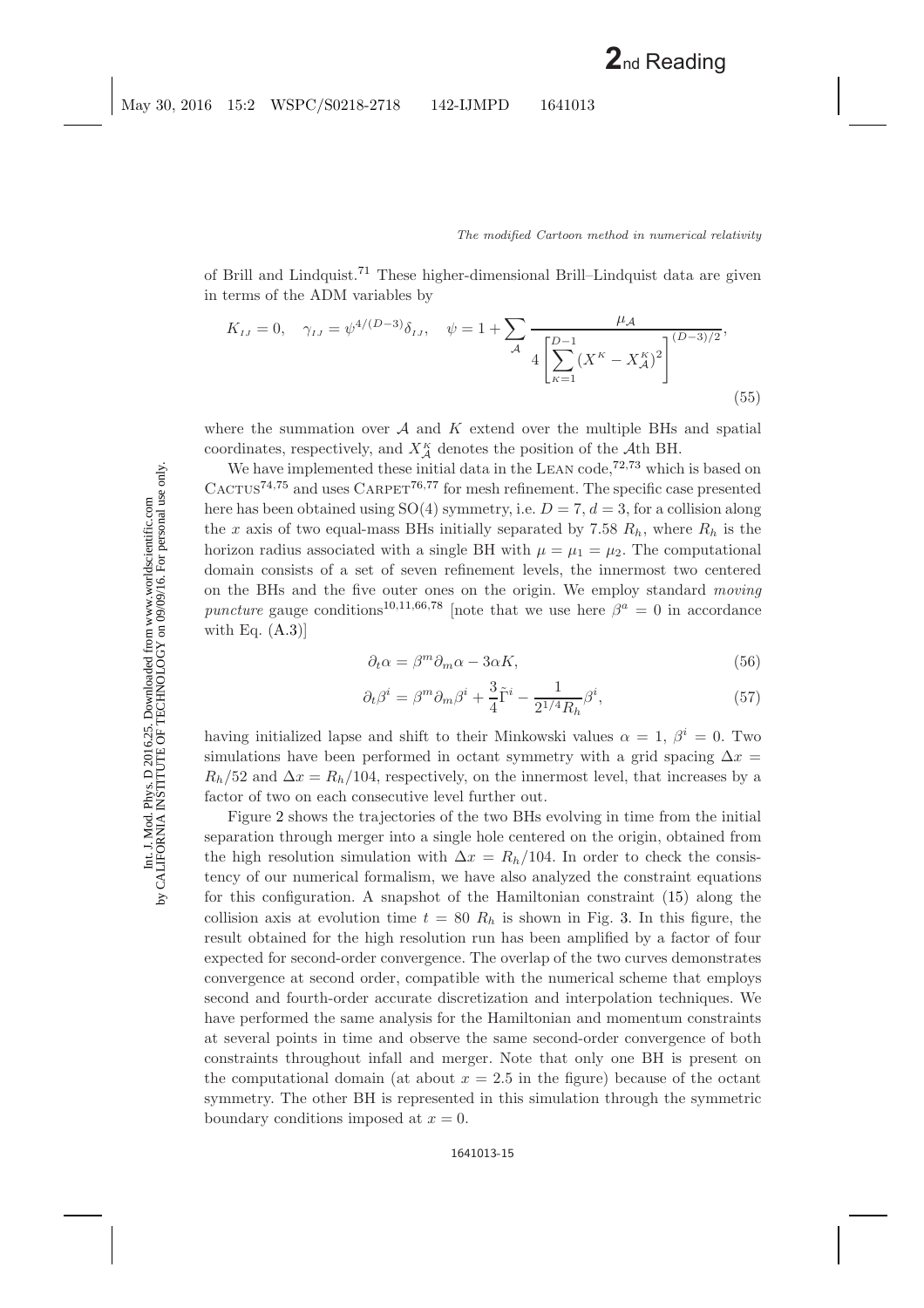

<span id="page-15-1"></span>Fig. 2. BH trajectories for an equal-mass head-on collision of two nonspinning holes initially at rest in  $D = 7$  dimensions. The collision takes place along the x axis.



<span id="page-15-2"></span>Fig. 3. (Color online) The Hamiltonian constraint along the collision axis obtained for a BH headon collision starting from rest using resolution parameters  $\Delta x = R_h/52$  (solid, black curve) and  $\Delta x = R_h/104$  (dashed, red curve). The latter has been amplified by a factor of four corresponding to second-order convergence.

## <span id="page-15-0"></span>**6. Conclusions**

In the presence of rotational symmetry, the Einstein equations simplify considerably and the generation of numerical solutions to these equations can be implemented with significant improvements in computational cost and the required amount of computer memory. The Cartoon method proposed in Ref. [56](#page-26-7) was the first technique designed with the particular goal of efficiently modeling axisymmetric spacetimes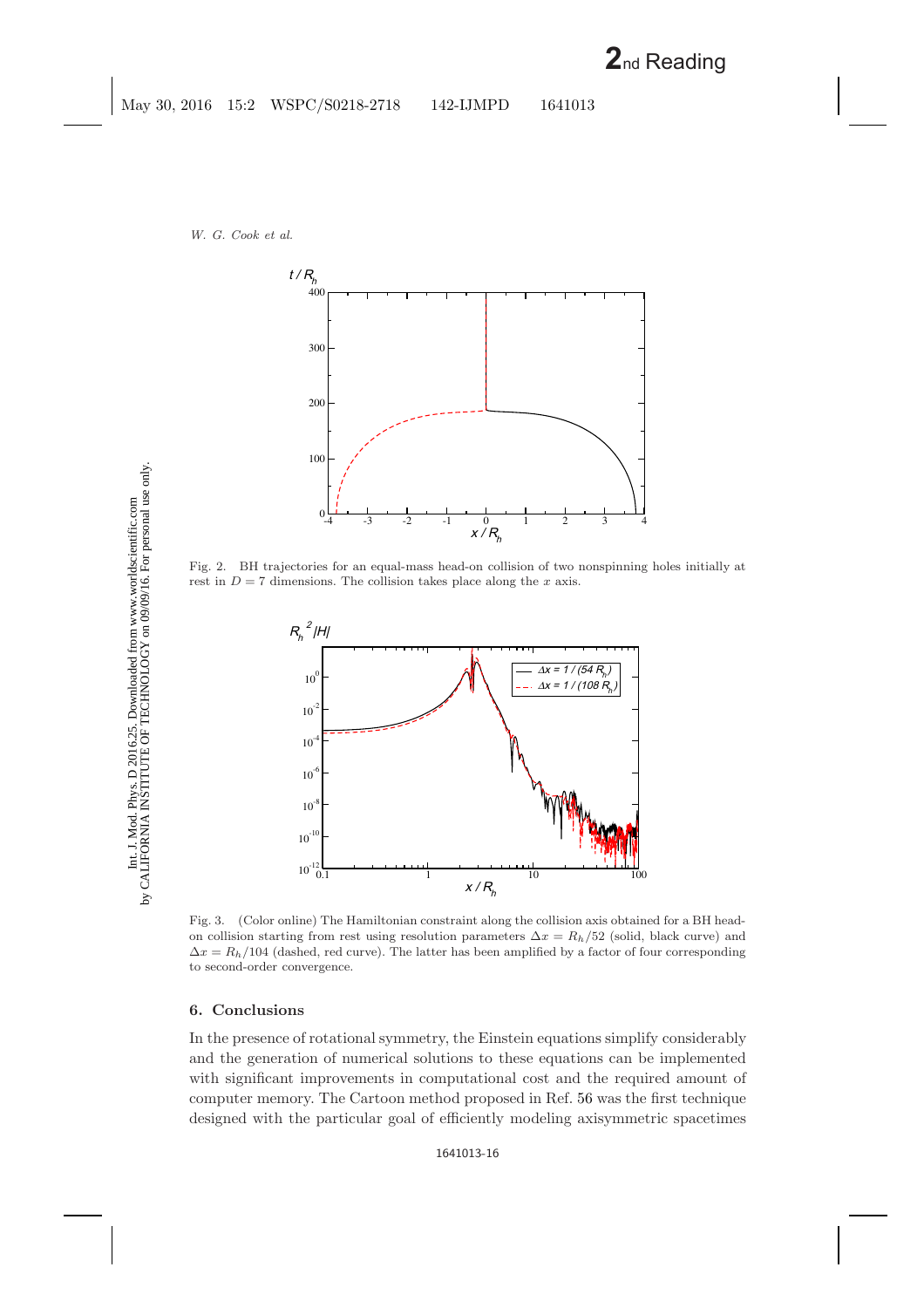in 3+1 numerical relativity. A modification, often dubbed the modified Cartoon method<sup>[1](#page-24-1)</sup> used relations between tensor components in place of spatial interpolation operations, which not only eliminates the need of introducing a few extra grid points in the symmetry directions, but also allows for a particularly convenient generalization to an arbitrary number of spacetime dimensions and number of rotational symmetries.[15](#page-24-23)[,57,](#page-26-3)[58](#page-26-4)

In this work, we have presented in detail the complete set of equations as obtained for the BSSN formulation of the Einstein equations in  $D$  spacetime dimensions with  $SO(D-d)$  isometry where  $d \in \{1, 2, ..., D-2\}$ . Furthermore, we explicitly demonstrate the presence of extra terms for the case  $d = D - 2$ , where the symmetry condition allows for a wider class of components of tensor densities to remain nonzero. Finally, we have compiled a list of terms involving division by the quasi-radial coordinate (the z direction in our case) and illustrate how all irregularities at the origin  $z = 0$  can be cured through equivalence with manifestly regular expressions. Even though we used the BSSN formulation for our discussion, the recipes detailed here can be applied straightforwardly to other popular formula-tions of the Einstein equations such as the generalized harmonic gauge<sup>[1,](#page-24-1)[79](#page-26-28)</sup> or the conformal  $Z4^{80,81}$  $Z4^{80,81}$  $Z4^{80,81}$  $Z4^{80,81}$  systems.

As an example, we have presented results from a head-on collision from rest of two equal-mass, nonspinning BHs in  $D = 7$  spacetime dimensions. Following a rather slow acceleration phase, due to the rapid diminishing of the gravitational force with distance, the two BHs merge and we observe second-order convergence of the constraints. This confirms in yet another type of application the remarkable robustness observed for the modified Cartoon method in applications to spinning BHs<sup>[15](#page-24-23)</sup> or high-energy collisions in  $D = 5^{51}$  $D = 5^{51}$  $D = 5^{51}$  This seemingly superior robustness as compared with the method of reduction by isometry developed in Ref. [54](#page-26-31) is, at present, empirical but merits further investigation at the analytic level.

### **Acknowledgments**

U.S. is supported by the H2020 ERC Consolidator Grant "Matter and strongfield gravity: New frontiers in Einstein's theory" grant agreement No. MaGRaTh– 646597, the European Union's Horizon 2020 research and innovation programme under the Marie Sklodowska-Curie grant agreement No. 690904, the STFC Consolidator Grant No. ST/L000636/1, the SDSC Comet and TACC Stampede clusters through NSF-XSEDE Award Nos. PHY-090003, the Cambridge High Performance Computing Service Supercomputer Darwin using Strategic Research Infrastructure Funding from the HEFCE and the STFC, and DiRAC's Cosmos Shared Memory system through BIS Grant No. ST/J005673/1 and STFC Grant Nos. ST/H008586/1, ST/K00333X/1. P.F. and S.T. are supported by the H2020 ERC Starting Grant "New frontiers in numerical general relativity" grant agreement No. NewNGR-639022. P.F. is also supported by a Royal Society University Research Fellowship. W.G.C. and M.K. are supported by STFC studentships.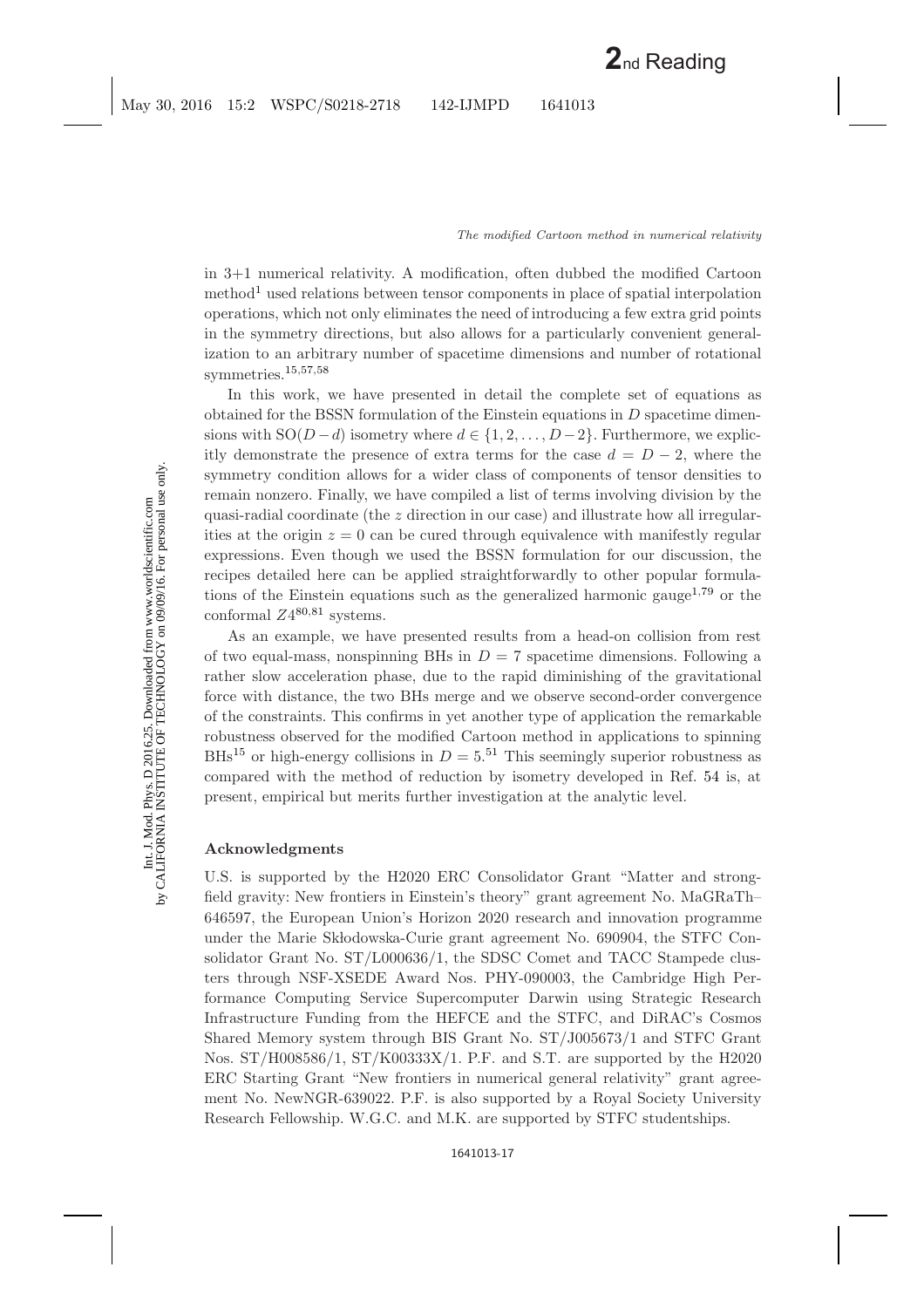# <span id="page-17-1"></span><span id="page-17-0"></span>**Appendix A. Cartesian Components in SO(***<sup>D</sup> <sup>−</sup> <sup>d</sup>***) Symmetry**

We present here the list of all modified Cartoon expressions for the case of  $SO(D-d)$ symmetry with  $d < D - 2$ . The index range for early Latin indices is  $a, b, \ldots = d +$  $1,\ldots,D-1$  and for middle Latin indices  $i, j, \ldots = 1, \ldots, d$ . Furthermore, an index  $z$  denotes the coordinate  $z$  while the index  $w$  only appears in the tensor component  $T_{ww}$  which represents the additional function that needs to be evolved numerically in addition to the  $T_{ij}$ . For example, the spacetime metric is fully described by the components  $g_{\alpha\beta}, \alpha, \beta = 0, 1, \ldots, d$ , plus one additional field  $g_{ww}$ . For arbitrary scalar, vector and tensor densities  $\Psi$ ,  $V^{\text{A}}$  and  $T_{\text{AB}}$ , the expressions are

$$
0 = \partial_a \Psi = \partial_i \partial_a \Psi,
$$
\n(A.1)

<span id="page-17-5"></span><span id="page-17-4"></span>
$$
\partial_a \partial_b \Psi = \delta_{ab} \frac{\partial_z \Psi}{z},\tag{A.2}
$$

$$
0 = V^a = \partial_i V^a = \partial_a V^i = \partial_a \partial_b V^c,
$$
\n(A.3)

$$
\partial_a V^b = \delta_a{}^b \frac{V^z}{z},\tag{A.4}
$$

$$
\partial_i \partial_a V^b = \delta^b{}_a \left( \frac{\partial_i V^z}{z} - \delta_{iz} \frac{V^z}{z^2} \right), \tag{A.5}
$$

$$
\partial_a \partial_b V^i = \delta_{ab} \left( \frac{\partial_z V^i}{z} - \delta^i z \frac{V^z}{z^2} \right), \tag{A.6}
$$

$$
0 = T_{ia} = \partial_a T_{bc} = \partial_i \partial_a T_{bc} = \partial_a \partial_b T_{ic} = \partial_a T_{ij} = \partial_i \partial_a T_{jk}, \qquad (A.7)
$$

$$
T_{ab} = \delta_{ab} T_{ww},\tag{A.8}
$$

$$
\partial_a \partial_b T_{cd} = (\delta_{ac} \delta_{bd} + \delta_{ad} \delta_{bc}) \frac{T_{zz} - T_{ww}}{z^2} + \delta_{ab} \delta_{cd} \frac{\partial_z T_{ww}}{z},\tag{A.9}
$$

$$
\partial_a T_{ib} = \delta_{ab} \frac{T_{iz} - \delta_{iz} T_{ww}}{z},\tag{A.10}
$$

$$
\partial_i \partial_a T_{jb} = \delta_{ab} \left( \frac{\partial_i T_{jz} - \delta_{jz} \partial_i T_{ww}}{z} - \delta_{iz} \frac{T_{jz} - \delta_{jz} T_{ww}}{z^2} \right), \tag{A.11}
$$

$$
\partial_a \partial_b T_{ij} = \delta_{ab} \left( \frac{\partial_z T_{ij}}{z} - \frac{\delta_{iz} T_{jz} + \delta_{jz} T_{iz} - 2\delta_{iz} \delta_{jz} T_{ww}}{z^2} \right). \tag{A.12}
$$

### <span id="page-17-3"></span><span id="page-17-2"></span>Appendix B. Regularization at  $z = 0$  for  $d < D-2$

The presence of z in the denominator of several terms in the system of Eqs.  $(30)$ – [\(50\)](#page-11-0) merely arises from the quasi-radial nature of the coordinate z and can be handled straightforwardly in analogy to the treatment of the origin in spherical or axisymmetry.

We will present the regularized terms needed in the generic  $SO(D-d)$  symmetry; however, it should be noted that terms involving the inverse metric become much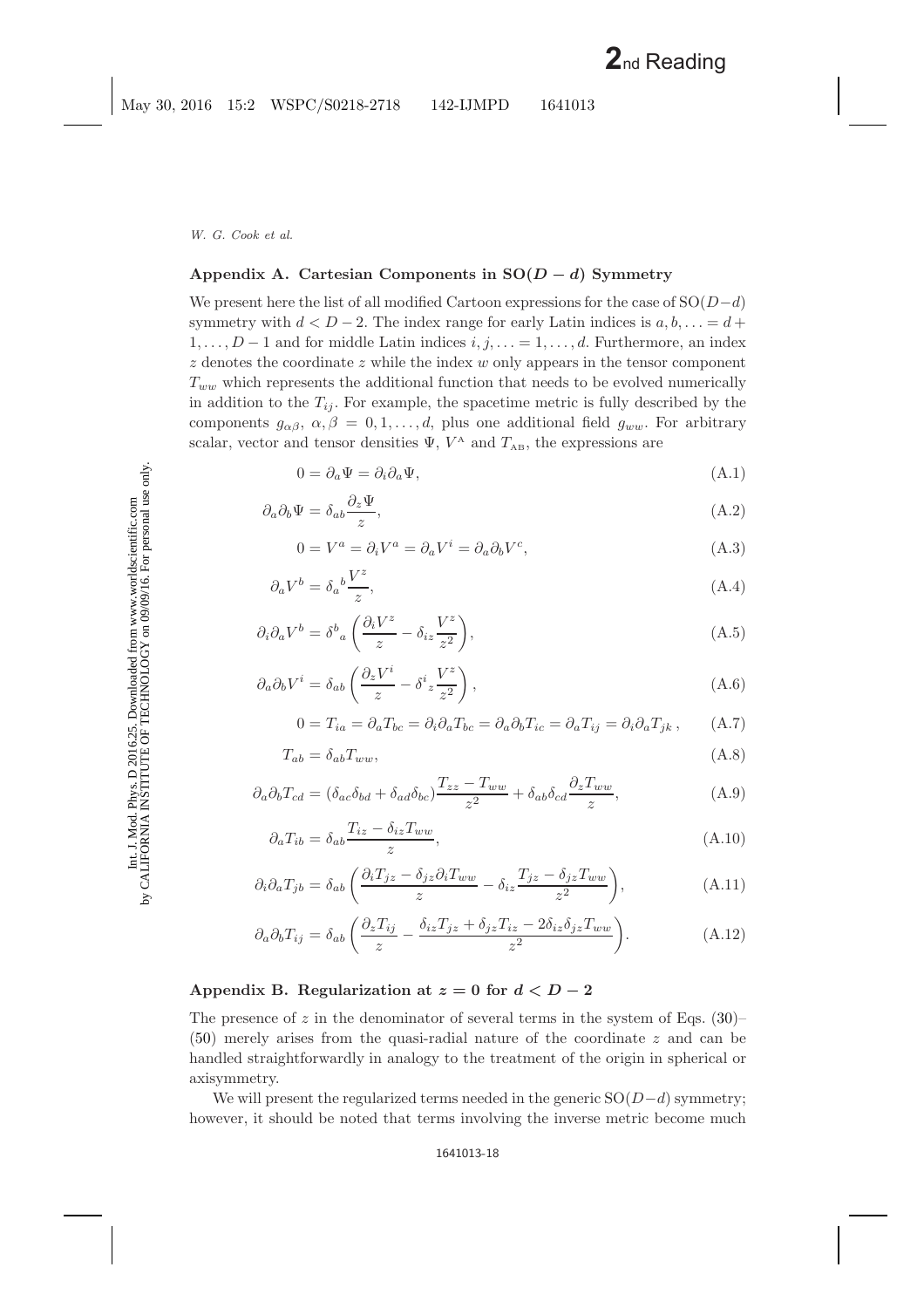more complicated for a large d, and so we will also explicitly show these terms for the most common case,  $d = 3$ .

We first require that all components expressed in a fully Cartesian set of coordinates are regular. A well-known consequence of this assumption is that tensor density components containing an odd (even) number of radial, i.e. z, indices contain only odd (even) powers of z in a series expansion around  $z = 0$ . The same holds for quantities derived from tensors and densities such as the BSSN variable  $\tilde{\Gamma}^i$ .

Next, we consider the inverse metric which we obtain through inversion of the matrix equation [\(29\)](#page-9-1). By constructing the cofactor matrix and dividing by the determinant, we obtain, for  $d = 3$ 

<span id="page-18-0"></span>
$$
\tilde{\gamma}^{xx} = \tilde{\gamma}_{ww}^{\eta} \frac{\tilde{\gamma}_{yy} \tilde{\gamma}_{zz} - \tilde{\gamma}_{yz}^2}{\det \tilde{\gamma}_{IJ}}, \quad \tilde{\gamma}^{xy} = \tilde{\gamma}_{ww}^{\eta} \frac{\tilde{\gamma}_{yz} \tilde{\gamma}_{xz} - \tilde{\gamma}_{xy} \tilde{\gamma}_{zz}}{\det \tilde{\gamma}_{IJ}}, \quad \tilde{\gamma}^{xz} = \tilde{\gamma}_{ww}^{\eta} \frac{\tilde{\gamma}_{xy} \tilde{\gamma}_{yz} - \tilde{\gamma}_{xz} \tilde{\gamma}_{yy}}{\det \tilde{\gamma}_{IJ}},
$$
\n
$$
\cdots \qquad \tilde{\gamma}^{yy} = \tilde{\gamma}_{ww}^{\eta} \frac{\tilde{\gamma}_{xx} \tilde{\gamma}_{zz} - \tilde{\gamma}_{zz}^2}{\det \tilde{\gamma}_{IJ}}, \qquad \tilde{\gamma}^{yz} = \tilde{\gamma}_{ww}^{\eta} \frac{\tilde{\gamma}_{xy} \tilde{\gamma}_{xz} - \tilde{\gamma}_{xx} \tilde{\gamma}_{yz}}{\det \tilde{\gamma}_{IJ}},
$$
\n
$$
\cdots \qquad \cdots \qquad \tilde{\gamma}^{zz} = \tilde{\gamma}_{ww}^{\eta} \frac{\tilde{\gamma}_{xx} \tilde{\gamma}_{yy} - \tilde{\gamma}_{xy}^2}{\det \tilde{\gamma}_{IJ}}.
$$
\n(B.1)

Next, we recall that the BSSN metric has unit determinant, so that

$$
1 = \det \tilde{\gamma}_{IJ} = \tilde{\gamma}_{ww}^{\eta} (\tilde{\gamma}_{xx}\tilde{\gamma}_{yy}\tilde{\gamma}_{zz} + 2\tilde{\gamma}_{xy}\tilde{\gamma}_{xz}\tilde{\gamma}_{yz} - \tilde{\gamma}_{xx}\tilde{\gamma}_{yz}^2 - \tilde{\gamma}_{yy}\tilde{\gamma}_{xz}^2 - \tilde{\gamma}_{zz}\tilde{\gamma}_{xy}^2)
$$
  

$$
\stackrel{*}{=} \tilde{\gamma}_{ww}^{\eta} \tilde{\gamma}_{zz} (\tilde{\gamma}_{xx}\tilde{\gamma}_{yy} - \tilde{\gamma}_{xy}^2), \tag{B.2}
$$

where we introduced the symbol " $\stackrel{*}{=}$ " to denote equality in the limit  $z \to 0$ . The components for the inverse BSSN metric in Eq. [\(B.1\)](#page-18-0) simplify accordingly.

For a general  $d$ , we know that the matrix takes the form given in Eq.  $(29)$ . Then, denoting the cofactor matrix for a given element of  $\tilde{\gamma}_{IJ}$  by  $C_{IJ}$ , the inverse BSSN metric components are (note that the metric is symmetric, so that  $C_{IJ} = C_{JI}$ )

$$
\tilde{\gamma}^{x^1 x^1} = \frac{C_{x^1 x^1}}{\det \tilde{\gamma}_{IJ}}, \quad \cdots, \quad \tilde{\gamma}^{x^1 x^{d-1}} = \frac{C_{x^1 x^{d-1}}}{\det \tilde{\gamma}_{IJ}}, \quad \tilde{\gamma}^{x^1 z} = \frac{C_{x^1 z}}{\det \tilde{\gamma}_{IJ}},
$$
\n
$$
\vdots \qquad \vdots \qquad \vdots
$$
\n
$$
\tilde{\gamma}^{x^{d-1} x^{d-1}} = \frac{C_{x^{d-1} x^{d-1}}}{\det \tilde{\gamma}_{IJ}}, \quad \tilde{\gamma}^{x^{d-1} z} = \frac{C_{x^{d-1} z}}{\det \tilde{\gamma}_{IJ}}
$$
\n
$$
\cdots \qquad \cdots \qquad \cdots \qquad \tilde{\gamma}^{zz} = \frac{C_{zz}}{\det \tilde{\gamma}_{IJ}}.
$$
\n(B.3)

Again, in the BSSN case det  $\tilde{\gamma}_{IJ} = 1$ , and the inverse metric element is simply the cofactor of that element. For simplicity, we will use indices  $\hat{i}$  in place of  $x^i$  in the remainder of this section, so that, for example  $C_{12} \equiv C_{x^1x^2}$ ,  $C_{1z} \equiv C_{x^1z}$  etc. When used without a caret, the lower case Latin indices  $i, j, \ldots$  also include the z component.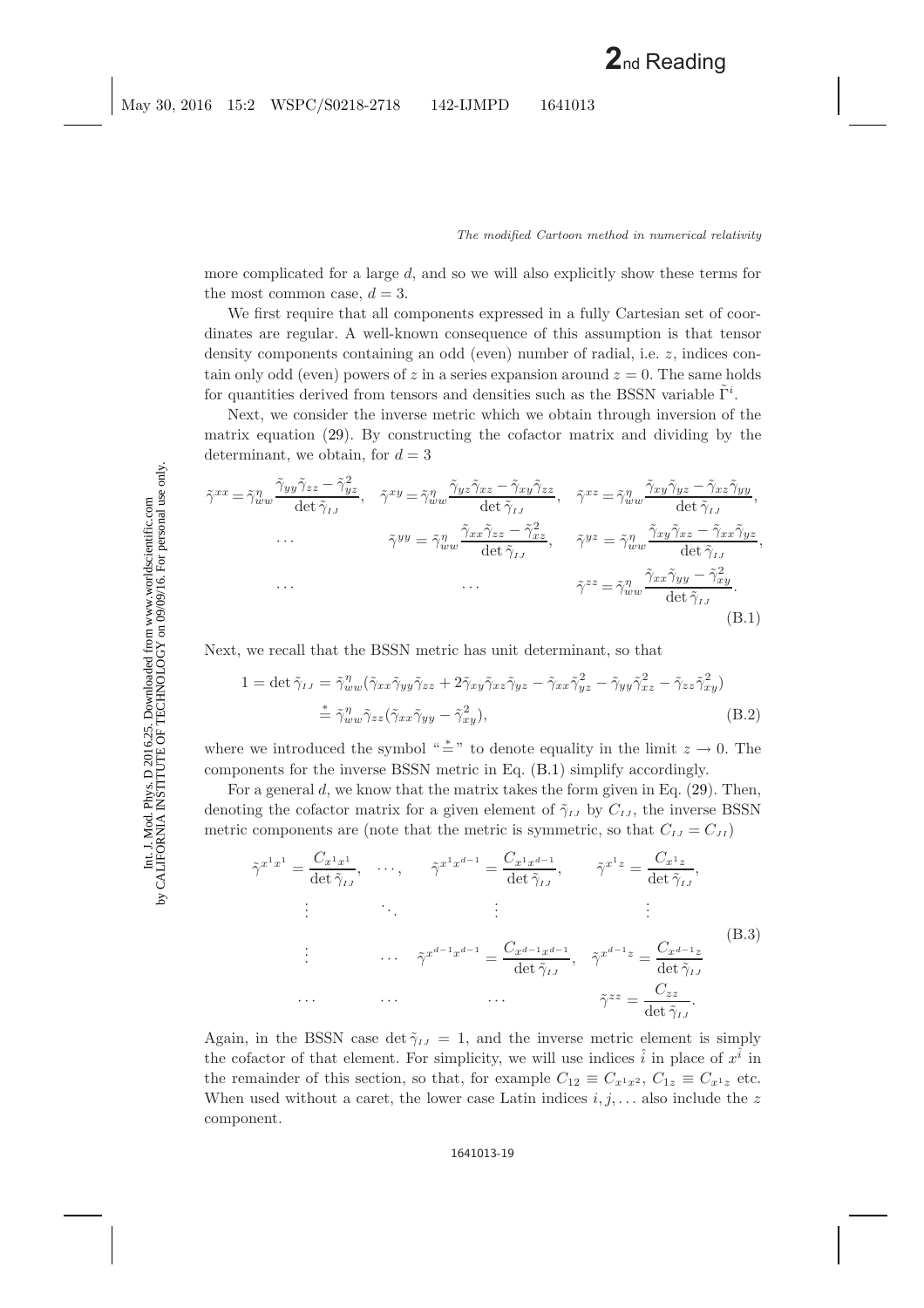If we denote the upper-left quadrant of the matrix in Eq. [\(29\)](#page-9-2) as the matrix  $M_{ij}$ , then we can write the cofactor of an element in this upper-left quadrant as

$$
C_{ij} = (-1)^{i+j} \tilde{\gamma}_{ww}^{\eta} \det(M_{kl\{k \neq j, l \neq i\}}). \tag{B.4}
$$

<span id="page-19-0"></span>Here, the notation  $\det(M_{kl\{k\neq j, l\neq i\}})$  denotes the determinant of the matrix obtained by crossing out the jth row and ith column. Likewise, we may add further inequalities inside the braces to denote matrices obtained by crossing out more than one row and column.

The next regularity condition we require our spacetime to satisfy is the absence of a conical singularity at  $z = 0$ . In polar coordinates  $(\rho, \varphi)$  constructed as in Sec. [2.2,](#page-5-3) this condition can be expressed as  $\tilde{\gamma}_{\varphi\varphi} = \rho^2 \tilde{\gamma}_{\rho\rho}$  which translates into the conditions

$$
\tilde{\gamma}_{zz} - \tilde{\gamma}_{ww} \stackrel{*}{=} \mathcal{O}(z^2), \quad \tilde{\gamma}^{zz} - \tilde{\gamma}^{ww} \stackrel{*}{=} \mathcal{O}(z^2), \tag{B.5}
$$

in Cartesian coordinates. By taking the time derivative of these relations and combining these with Eqs.  $(33)$  and  $(34)$ , we obtain an analogous relation for the traceless extrinsic curvature,

$$
\tilde{A}_{zz} - \tilde{A}_{ww} \stackrel{*}{=} \mathcal{O}(z^2). \tag{B.6}
$$

We thus arrive at the following list of regularized terms valid in the limit  $z \to 0$ .

(1) By expanding  $\beta^z = b_1z + b_3z^3 + \dots$ , and likewise for  $\tilde{\Gamma}^z$  and  $\partial_z \tilde{\gamma}_{ww}$ , we obtain

$$
\frac{\beta^z}{z} \stackrel{*}{=} \partial_z \beta_z, \quad \frac{\tilde{\Gamma}^z}{z} \stackrel{*}{=} \partial_z \tilde{\Gamma}^z, \quad \frac{\partial_z \tilde{\gamma}_{ww}}{z} \stackrel{*}{=} \partial_z \partial_z \tilde{\gamma}_{ww}, \tag{B.7}
$$

<span id="page-19-3"></span>and likewise for  $\alpha$  or  $\chi$  in place of  $\tilde{\gamma}_{ww}$  in the last expression.

(2) We express the inverse metric components through their cofactors, given for arbitrary d by Eq.  $(B.4)$ , and then apply the same trading of divisions by z for derivatives as done for  $\beta^{z}/z$ , to obtain

<span id="page-19-2"></span><span id="page-19-1"></span>
$$
\frac{\delta^i z - \tilde{\gamma}^{zi} \tilde{\gamma}_{ww}}{z} \stackrel{*}{=} \begin{cases} \sum_{\hat{m}=1}^{d-1} (-1)^{\hat{m}+\hat{i}} \partial_z(\tilde{\gamma}_{\hat{m}z}) \tilde{\gamma}_{ww}^{\eta+1} \det(M_{jl}\{j \neq z, j \neq \hat{m}, l \neq i, l \neq z\}) & \text{if } i = \hat{i}, \\ 0 & \text{if } i = z. \end{cases}
$$

(B.8)

Here, as well in items (5) and (9) below, we formally set det  $(M_{jl\{j\neq z,j\neq \hat{m},l\neq i,l\neq z\}})=1$  for the case  $d=2$  where no entries would be left in the matrix after crossing out two rows and columns. For  $d = 1$ , the case  $i = i$ does not arise which obviates the need to evaluate the determinant. For the case  $d = 3$ , the expression [\(B.8\)](#page-19-1) becomes

$$
\frac{\delta^{i} z - \tilde{\gamma}^{zi} \tilde{\gamma}_{ww}}{z} \stackrel{*}{=} \begin{cases} \tilde{\gamma}_{ww}^{\eta+1} (\tilde{\gamma}_{yy} \partial_z \tilde{\gamma}_{xz} - \tilde{\gamma}_{xy} \partial_z \tilde{\gamma}_{yz}) & \text{if } i = x, \\ \tilde{\gamma}_{ww}^{\eta+1} (\tilde{\gamma}_{xx} \partial_z \tilde{\gamma}_{yz} - \tilde{\gamma}_{xy} \partial_z \tilde{\gamma}_{xz}) & \text{if } i = y, \\ 0 & \text{if } i = z. \end{cases}
$$
(B.9)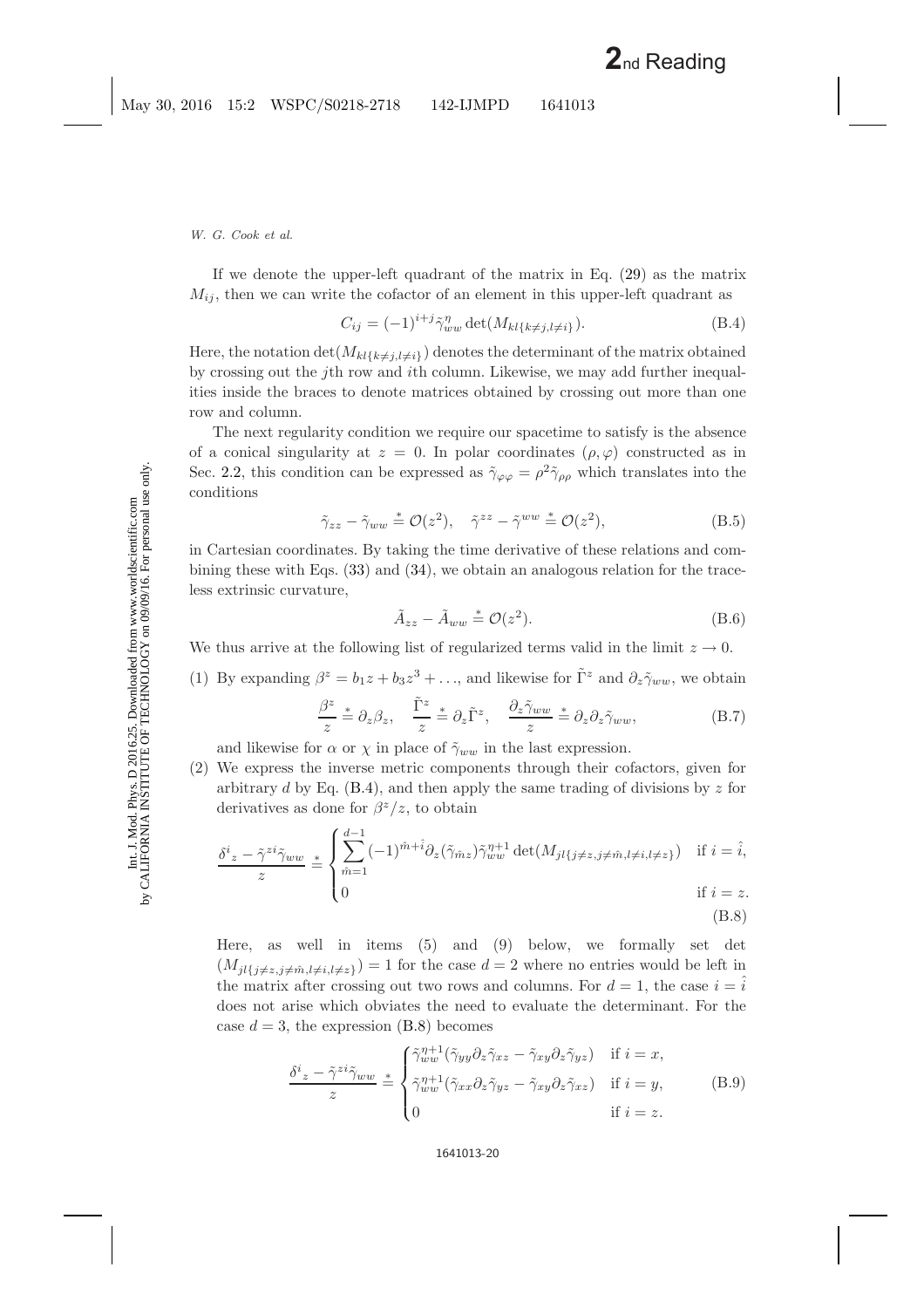(3) Expanding  $\beta^{\hat{i}} = b_0 + b_2 z^2 + \dots$  and  $\beta^z = b_1 z + b_3 z^3 + \dots$ , we trade two divisions by  $z$  for a second derivative and obtain

$$
\frac{\partial_z \beta^i}{z} - \delta^i z \frac{\beta^z}{z^2} = \begin{cases} \partial_z \partial_z \beta^{\hat{i}} & \text{if } i = \hat{i}, \\ 0 & \text{if } i = z. \end{cases}
$$
 (B.10)

(4) We rewrite the term

$$
\frac{\tilde{\gamma}^{im}\partial_m\beta^z}{z} - \tilde{\gamma}^{iz}\frac{\beta^z}{z^2} = \tilde{\gamma}^{im}\left(\frac{\partial_m\beta^z}{z} - \delta^z{}_m\frac{\beta^z}{z^2}\right),\tag{B.11}
$$

<span id="page-20-0"></span>and expand  $\beta^z = b_1 z + b_3 z^3 + \dots$  which leads to

$$
\frac{\partial_m \beta^z}{z} - \delta^z m \frac{\beta^z}{z^2} = \begin{cases} \partial_{\hat{m}} \partial_z \beta^z & \text{if } m = \hat{m} \\ 0 & \text{if } m = z \end{cases}.
$$
 (B.12)

(5) Similarly to Eq.  $(B.8)$ , we find for general d that

$$
\frac{\tilde{\gamma}^{zm}}{z} \partial_m \alpha = \sum_{\hat{m}=1}^{d-1} \sum_{\hat{i}=1}^{d-1} (-1)^{\hat{m}+\hat{i}-1} \partial_z(\tilde{\gamma}_{\hat{m}z}) \tilde{\gamma}_{ww}^{\eta} \det(M_{jl\{j\neq z,j\neq \hat{m},l\neq \hat{i},l\neq z\}}) \partial_{\hat{i}} \alpha + \tilde{\gamma}^{zz} \partial_z \partial_z \alpha,
$$
\n(B.13)

where again we formally set  $\det(M_{jl\{j\neq z,j\neq \hat{m},l\neq i,l\neq z\}})=1$  for the case  $d=2$ ; cf. item (2) above. For  $d = 3$ , we obtain

$$
\frac{\tilde{\gamma}^{zm}}{z} \partial_m \alpha = \tilde{\gamma}_{ww}^{\eta} [(\tilde{\gamma}_{xy} \partial_z \tilde{\gamma}_{yz} - \tilde{\gamma}_{yy} \partial_z \tilde{\gamma}_{xz}) \partial_x \alpha + (\tilde{\gamma}_{xy} \partial_z \tilde{\gamma}_{xz} - \tilde{\gamma}_{xx} \partial_z \tilde{\gamma}_{yz}) \partial_y \alpha] + \tilde{\gamma}^{zz} \partial_z \partial_z \alpha
$$
\n(B.14)

and likewise for  $\chi$  in place of  $\alpha$ .

(6) Using  $\tilde{A}_{zz} - \tilde{A}_{ww} = \mathcal{O}(z^2)$ , we obtain

$$
\frac{\tilde{A}_{iz} - \delta_{iz}\tilde{A}_{ww}}{z} = \begin{cases} \partial_z \tilde{A}_{iz} & \text{if } i = \hat{i}, \\ 0 & \text{if } i = z. \end{cases}
$$
(B.15)

(7) Using  $\tilde{\gamma}_{zz} - \tilde{\gamma}_{ww} = \mathcal{O}(z^2)$  and trading a division by z for a z derivative, we find

$$
-\frac{1}{2}\frac{\partial_z\tilde{\gamma}_{ij}}{z} + \frac{\delta_{z(i}\tilde{\gamma}_{j)z} - \delta_{iz}\delta_{jz}\tilde{\gamma}_{ww}}{z^2} = \begin{cases}\n-\frac{1}{2}\partial_z\partial_z\tilde{\gamma}_{\hat{i}\hat{j}} & \text{if } (i,j) = (\hat{i},\hat{j}), \\
0 & \text{if } (i,j) = (\hat{i},z) \text{ or } (z,\hat{j}), \\
-\frac{1}{2}\partial_z\partial_z\tilde{\gamma}_{ww} & \text{if } (i,j) = (z,z).\n\end{cases}
$$
\n(B.16)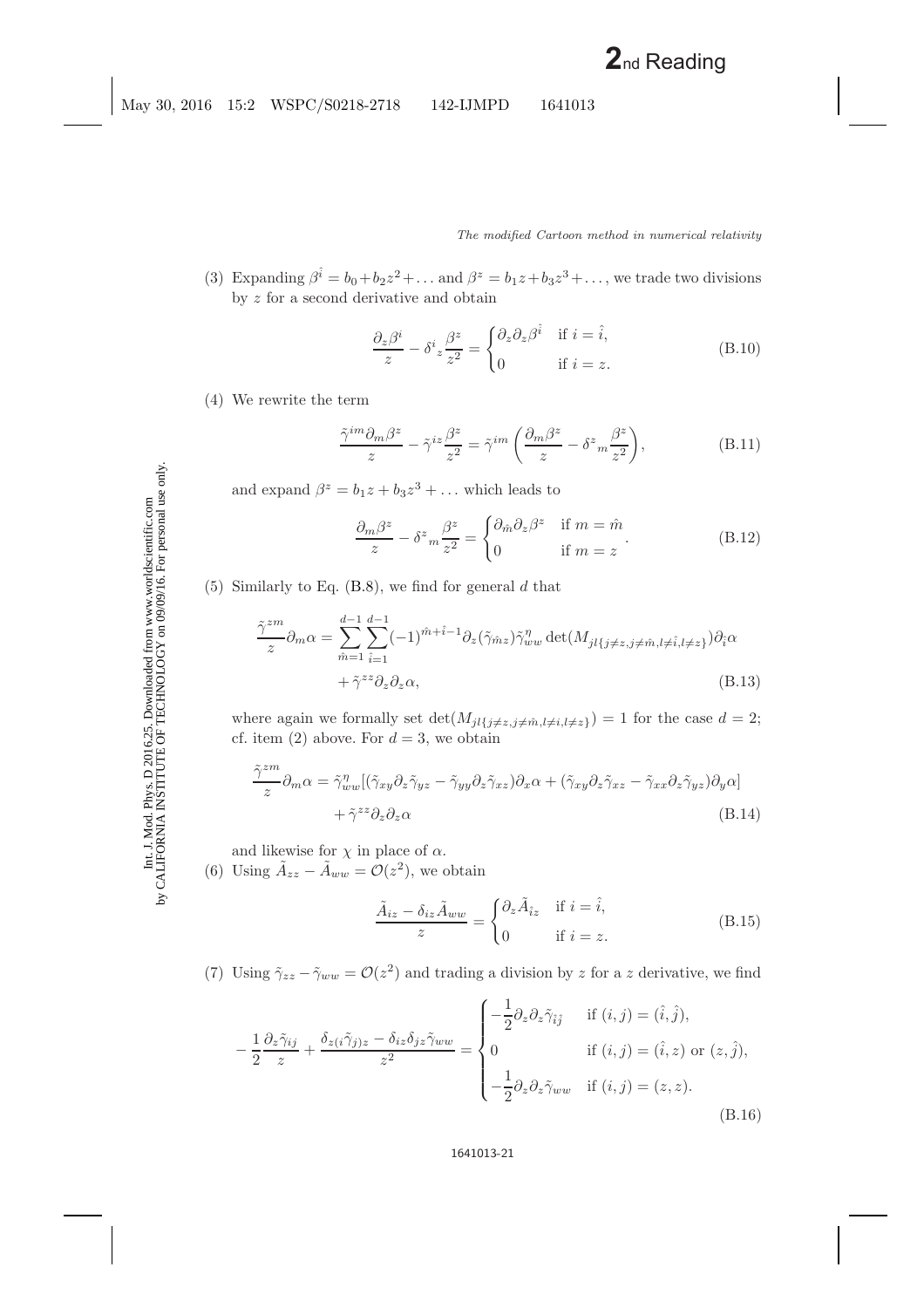(8) Using  $\tilde{\gamma}^{ww}\tilde{\gamma}_{zz} - 1 = \tilde{\gamma}^{ww}(\tilde{\gamma}_{zz} - \gamma_{ww}) = \tilde{\gamma}^{ww}\mathcal{O}(z^2)$  and  $\tilde{\gamma}_{z\hat{i}}/z = \partial_z\tilde{\gamma}_{z\hat{i}}$ , we can rewrite

$$
\frac{\tilde{\gamma}^{ww}\tilde{\gamma}_{z(j)} - \delta_{z(j)}}{z} \partial_{i\jmath}\tilde{\gamma}_{ww} = \begin{cases}\n\tilde{\gamma}^{ww}\partial_{z}\tilde{\gamma}_{z(j}\partial_{\hat{i}})\tilde{\gamma}_{ww} & \text{if } (i,j) = (\hat{i},\hat{j}), \\
0 & \text{if } (i,j) = (\hat{i},z) \text{ or } (z,\hat{j}), \\
0 & \text{if } (i,j) = (z,z).\n\end{cases}
$$
\n(B.17)

(9) The term  $(\tilde{\gamma}^{zz}\tilde{\gamma}_{ww} - 1)/z^2$  requires slightly more work and we describe its derivation here in a little more detail. We first rewrite this term in the form

$$
\frac{\tilde{\gamma}^{zz}\tilde{\gamma}_{ww} - 1}{z^2} = -\tilde{\gamma}^{zz} \frac{\frac{1}{\tilde{\gamma}^{zz}} - \tilde{\gamma}_{ww}}{z^2},
$$
\n(B.18)

<span id="page-21-0"></span>and express the inverse metric component  $\tilde{\gamma}^{zz}$  in terms of the corresponding cofactor matrix component and the determinant as

$$
\frac{1}{\tilde{\gamma}^{zz}} = \frac{\det \tilde{\gamma}_{IJ}}{C_{zz}} = \frac{\tilde{\gamma}_{zz} C_{zz}}{C_{zz}} + \frac{\sum_{i=1}^{d-1} \tilde{\gamma}_{zi} C_{zx_i}}{C_{zz}}.
$$
(B.19)

Note that these expressions are all valid for arbitrary values of  $z$  and we are not yet using the BSSN condition det  $\tilde{\gamma}_{IJ} = 1$ . We can now plug this relation into Eq. [\(B.18\)](#page-21-0). We then trade divisions by  $z$  for derivatives with respect to  $z$ , bearing in mind that  $\tilde{\gamma}_{zz} = \tilde{\gamma}_{ww} + \mathcal{O}(z^2)$  and find

$$
\frac{\tilde{\gamma}^{zz}\tilde{\gamma}_{ww}-1}{z^2} \stackrel{\ast}{=} \frac{\tilde{\gamma}^{zz}}{2} (\partial_z \partial_z \tilde{\gamma}_{ww} - \partial_z \partial_z \tilde{\gamma}_{zz}) + \tilde{\gamma}^{zz} \sum_{\hat{i}=1}^{d-1} \sum_{\hat{j}=1}^{d-1} (-1)^{\hat{i}+\hat{j}} \tilde{\gamma}_{ww}^{\eta} \times \frac{(\partial_z \tilde{\gamma}_{z\hat{i}}) \partial_z \tilde{\gamma}_{\hat{j}z}}{C_{zz}} \det(M_{kl\{k\neq z,k\neq \hat{j},l\neq \hat{i},l\neq z\}}).
$$
 (B.20)

Again, we formally set  $\det(M_{jl\{j\neq z,j\neq \hat{m},l\neq i,l\neq z\}})=1$  for the case  $d=2$ ; cf. item (2) above. Finally, we use  $1 = \det \tilde{\gamma}_{IJ} \Rightarrow C_{zz} = \tilde{\gamma}^{zz}$  to obtain

$$
\frac{\tilde{\gamma}^{zz}\tilde{\gamma}_{ww}-1}{z^2} \stackrel{*}{=} \frac{\tilde{\gamma}^{zz}}{2} (\partial_z \partial_z \tilde{\gamma}_{ww} - \partial_z \partial_z \tilde{\gamma}_{zz}) \n+ \sum_{\hat{i}=1}^{d-1} \sum_{\hat{j}=1}^{d-1} (-1)^{\hat{i}+\hat{j}} \tilde{\gamma}_{ww}^{\eta} (\partial_z \tilde{\gamma}_{z\hat{i}}) \partial_z \tilde{\gamma}_{z\hat{j}} \det(M_{kl} \{k \neq z, k \neq \hat{j}, l \neq \hat{i}, l \neq z\}).
$$
\n(B.21)

For the case  $d = 3$ , this reduces to:

$$
\frac{\tilde{\gamma}^{zz}\tilde{\gamma}_{ww}-1}{z^2} \stackrel{*}{=} \frac{\tilde{\gamma}^{zz}}{2} \partial_z \partial_z (\tilde{\gamma}_{ww} - \tilde{\gamma}_{zz}) - \tilde{\gamma}_{ww}^{\eta} [2\tilde{\gamma}_{xy}(\partial_z \tilde{\gamma}_{xz})\partial_z \tilde{\gamma}_{yz} - \tilde{\gamma}_{xx}(\partial_z \tilde{\gamma}_{yz})^2 - \tilde{\gamma}_{yy}(\partial_z \tilde{\gamma}_{xz})^2].
$$
\n(B.22)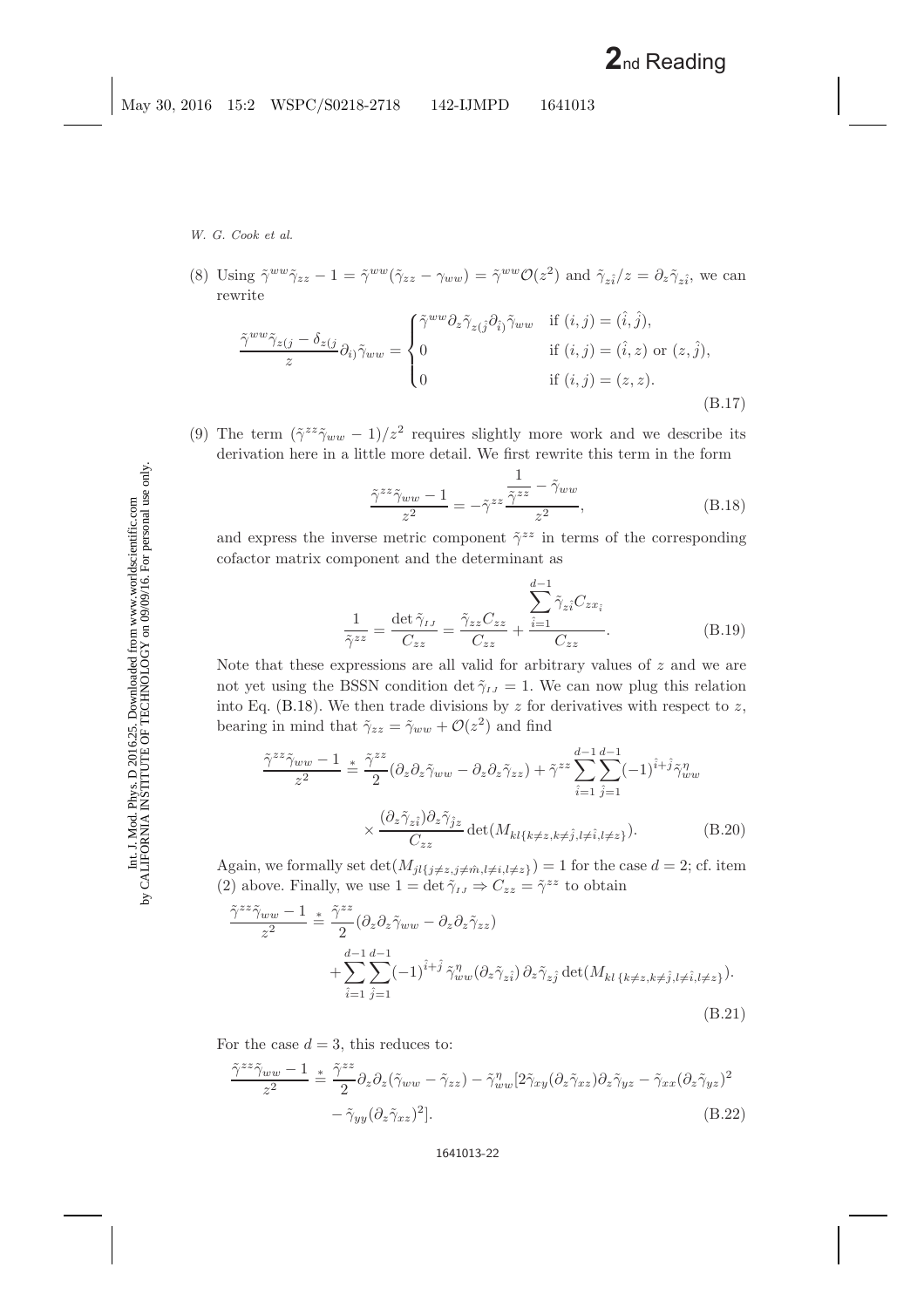# <span id="page-22-0"></span>**Appendix C. Cartesian Components in SO(2) Symmetry**

The general case of SO(2) symmetry requires some modifications to the expressions given in [Appendix A.](#page-17-0) Here, we list these necessary changes. Recall that lower case Latin indices with a caret range from  $1, \ldots, D-3$ , since  $d = D-2$ .

<span id="page-22-1"></span>The expressions for scalars  $(A.1)$  and  $(A.2)$  remain unchanged. For vectors, Eq.  $(A.3)$  no longer holds in  $SO(2)$  symmetry and is replaced by

$$
\partial_w V^i = -\delta^i_z \frac{V^w}{z},\tag{C.1}
$$

$$
\partial_i \partial_w V^j = \delta^j z \left( -\frac{\partial_i V^w}{z} + \delta^z i \frac{V^w}{z^2} \right), \tag{C.2}
$$

$$
\partial_w \partial_w V^w = \frac{\partial_z V^w}{z} - \frac{V^w}{z^2}.
$$
\n(C.3)

<span id="page-22-2"></span>For rank 2 tensors, Eq. [\(A.7\)](#page-17-4) no longer holds. Instead, we have

$$
\partial_w T_{\hat{i}\hat{j}} = 0,\tag{C.4}
$$

$$
\partial_w T_{iz} = -\frac{1}{z} T_{iw} - \delta_{zi} \frac{T_{zw}}{z},\tag{C.5}
$$

$$
\partial_w T_{ww} = 2 \frac{T_{zw}}{z},\tag{C.6}
$$

$$
\partial_i \partial_w T_{\hat{i}\hat{j}} = 0,\tag{C.7}
$$

$$
\partial_i \partial_w T_{jz} = -\frac{\partial_i T_{jw} + \delta_{zj} \partial_i T_{wz}}{z} + \delta_{iz} \frac{T_{jw} + \delta_{zj} T_{zw}}{z^2},\tag{C.8}
$$

$$
\partial_i \partial_w T_{ww} = 2 \frac{\partial_i T_{zw}}{z} - 2 \delta_{iz} \frac{T_{zw}}{z^2},\tag{C.9}
$$

$$
\partial_w \partial_w T_{iw} = \frac{\partial_z T_{iw}}{z} - \frac{T_{iw} + 3\delta_{iz} T_{zw}}{z^2}.
$$
\n(C.10)

As for the case of  $SO(D - d)$  symmetry, the above expressions need to be regularized at  $z = 0$ . For Eqs. [\(C.1\)](#page-22-1)–[\(C.3\)](#page-22-1), we note that SO(2) symmetry implies that vector components  $V^w$  are odd functions of z on the  $w = 0$  hyperplane. Therefore, the regularization of vector components follows the procedure in Eqs. [\(B.7\)](#page-19-3) and [\(B.12\)](#page-20-0).

For the regularization of Eqs. [\(C.4\)](#page-22-2)–[\(C.10\)](#page-22-2), note that components of type  $T_{\hat{i}w}$ behave like vector components, that is they are odd functions of z. The component  $T_{zw}$ , on the other hand, has to vanish at  $z = 0$  and must be an even function of z. The latter can be seen by contracting  $T_{\mu\nu}$  with two vectors pointing in the w and z direction respectively. The result must be a scalar which satisfies the symmetry and is therefore even. Together with the fact that  $z$  and  $w$  components of vectors are odd, this then implies that  $T_{zw}$  is even.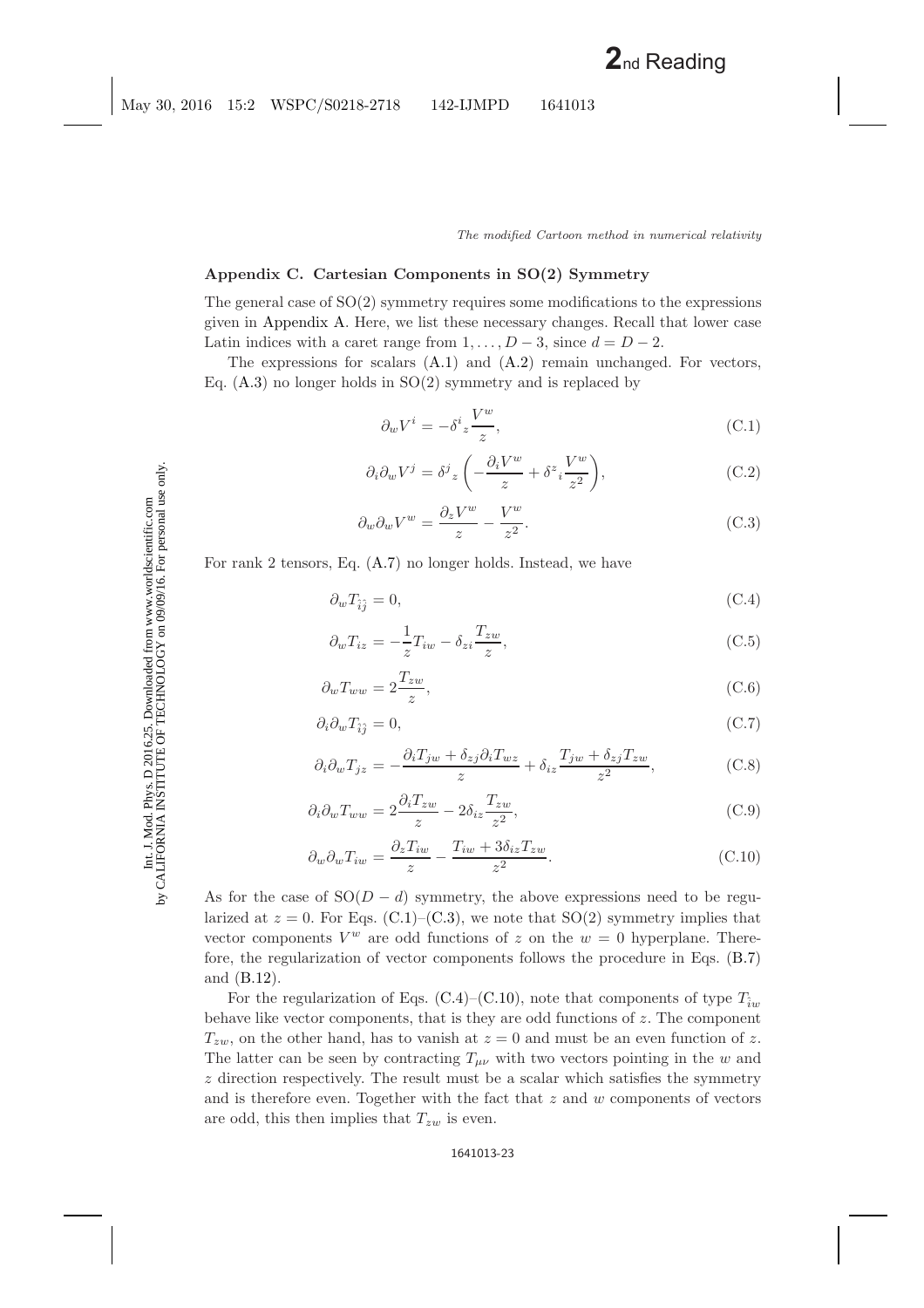*W. G. Cook et al.*

Combining these relations with those previously discussed in [Appendix B,](#page-17-2) we obtain the following regularized terms specific to the case of SO(2) symmetry.

$$
\frac{V^w}{z} \stackrel{*}{=} \partial_z V^w,\tag{C.11}
$$

$$
-\frac{\partial_i V^w}{z} + \delta^z_i \frac{V^w}{z^2} \stackrel{*}{=} \begin{cases} -\partial_i \partial_z V^w & \text{if } i = \hat{i}, \\ 0 & \text{if } i = z, \end{cases}
$$
 (C.12)

$$
-\frac{T_{iw}}{z} - \delta_{zi} \frac{T_{zw}}{z} \stackrel{*}{=} \begin{cases} -\partial_z T_{iw} & \text{if } i = \hat{i}, \\ 0 & \text{if } i = z, \end{cases}
$$
 (C.13)

$$
-\frac{\partial_i T_{jw} + \delta_{jz}\partial_i T_{wz}}{z} + \delta_{iz}\frac{T_{jw} + \delta_{zj}T_{zw}}{z^2} \stackrel{*}{=} \begin{cases}\n-\partial_i \partial_z T_{jw} & \text{if } (i,j) = (\hat{i}, \hat{j}), \\
0 & \text{if } (i,j) = (z, \hat{j}) \text{ or } (\hat{i}, z), \\
-\partial_z \partial_z T_{wz} & \text{if } (i,j) = (z, z),\n\end{cases}
$$
\n(C.14)

$$
2\frac{\partial_i T_{zw}}{z} - 2\delta_{iz}\frac{T_{zw}}{z^2} \stackrel{*}{=} \begin{cases} 0 & \text{if } i = \hat{i}, \\ \partial_z \partial_z T_{zw} & \text{if } i = z, \end{cases}
$$
 (C.15)

$$
\frac{\partial_z T_{iw}}{z} - \frac{T_{iw} + 3\delta_{iz} T_{zw}}{z^2} \stackrel{*}{=} \begin{cases} 0 & \text{if } i = \hat{i}, \\ -\partial_z \partial_z T_{zw} & \text{if } i = z. \end{cases}
$$
 (C.16)

Finally, we list for completeness the regularization of Eqs. [\(A.2\)](#page-17-5), [\(A.5\)](#page-17-5), [\(A.6\)](#page-17-5), [\(A.9\)](#page-17-5)– [\(A.11\)](#page-17-5) expressed here in terms of generic vector and tensor fields rather than the BSSN variables,

$$
\frac{\partial_z \psi}{z} \stackrel{*}{=} \partial_z \partial_z \psi,\tag{C.17}
$$

$$
\frac{V^z}{z} \stackrel{*}{=} \partial_z V^z,\tag{C.18}
$$

$$
\frac{\partial_i V^z}{z} - \delta^z i \frac{V^z}{z^2} \stackrel{*}{=} \begin{cases} \partial_i \partial_z V^z & \text{if } i = \hat{i}, \\ 0 & \text{if } i = z, \end{cases}
$$
 (C.19)

$$
\frac{\partial_z V^i}{z} - \delta^i z \frac{V^z}{z^2} \stackrel{*}{=} \begin{cases} \partial_z \partial_z V^i & \text{if } i = \hat{i}, \\ 0 & \text{if } i = z, \end{cases}
$$
 (C.20)

$$
\frac{T_{zz} - T_{ww}}{z^2} \stackrel{*}{=} \frac{1}{2} \partial_z \partial_z (T_{zz} - T_{ww}), \tag{C.21}
$$

$$
\frac{\partial_z T_{ww}}{z} \stackrel{*}{=} \partial_z \partial_z T_{ww},\tag{C.22}
$$

$$
\frac{T_{iz} - \delta_{iz} T_{ww}}{z} \stackrel{*}{=} \begin{cases} \partial_z T_{iz} & \text{if } i = \hat{i}, \\ 0 & \text{if } i = z, \end{cases}
$$
 (C.23)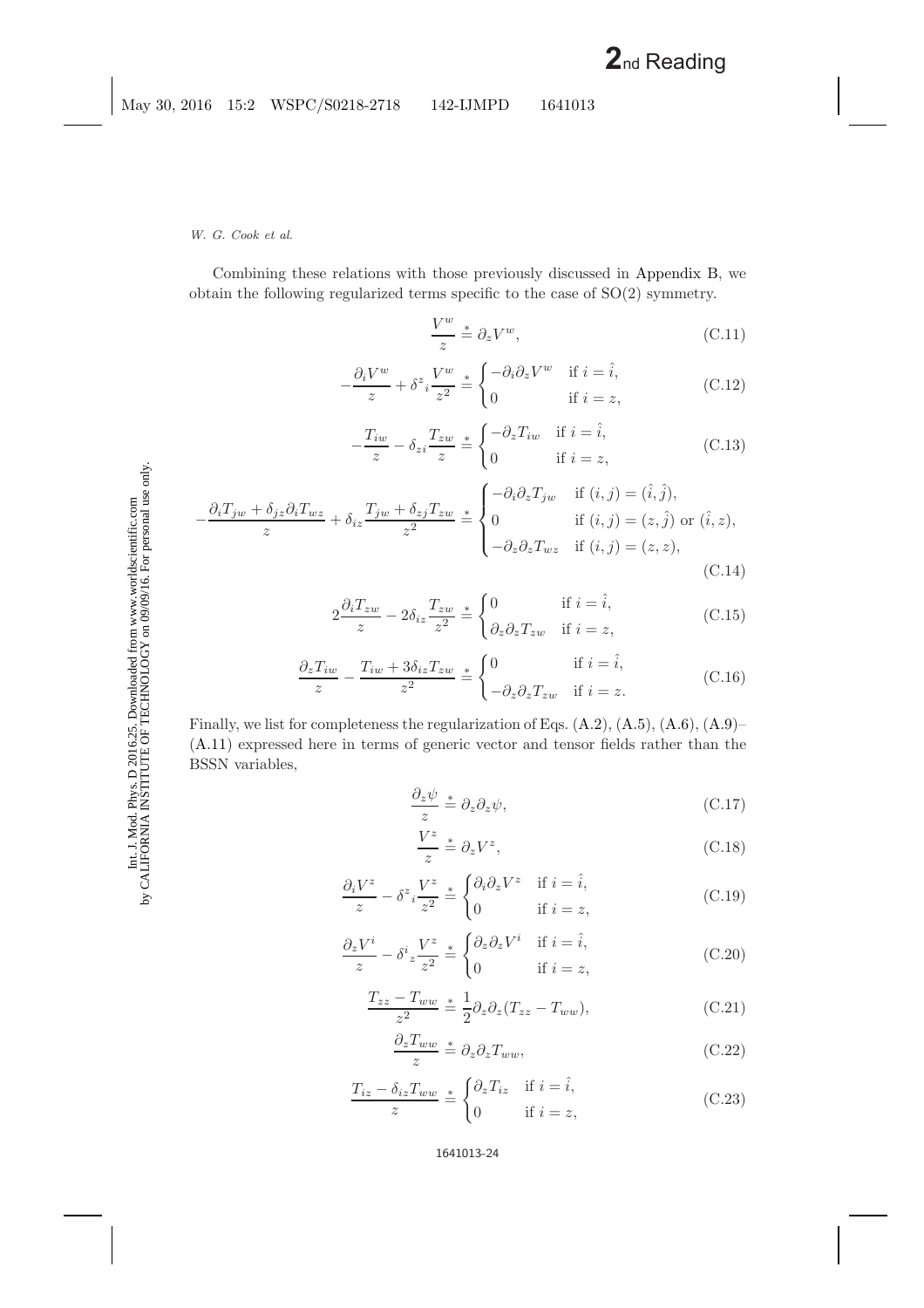$$
\frac{\partial_i T_{jz} - \delta_{jz} \partial_i T_{ww}}{z} - \delta_{iz} \frac{T_{jz} - \delta_{jz} T_{ww}}{z^2}
$$
\n
$$
\stackrel{*}{=} \begin{cases}\n\partial_i \partial_z T_{jz} & \text{if } (i, j) = (\hat{i}, \hat{j}), \\
0 & \text{if } (i, j) = (\hat{i}, z) \text{ or } (z, \hat{j}), \\
\frac{\partial_z \partial_z (T_{zz} - T_{ww})}{2} & \text{if } (i, j) = (z, z), \\
\frac{\partial_z T_{ij}}{z} - \frac{\delta_{iz} T_{jz} + \delta_{jz} T_{iz} - 2\delta_{iz} \delta_{jz} T_{ww}}{z^2} \\
\stackrel{*}{=} \begin{cases}\n\partial_z \partial_z T_{ij} & \text{if } (i, j) = (\hat{i}, \hat{j}), \\
0 & \text{if } (i, j) = (\hat{i}, z) \text{ or } (z, \hat{j}), \\
\partial_z \partial_z T_{ww} & \text{if } (i, j) = (z, z).\n\end{cases} (C.25)
$$

# <span id="page-24-24"></span><span id="page-24-2"></span><span id="page-24-1"></span><span id="page-24-0"></span>**References**

- 1. F. Pretorius, *Class. Quantum Grav.* **22** (2005) 425, gr-qc/0407110.
- <span id="page-24-3"></span>2. LIGO website: http://www.ligo.org.
- <span id="page-24-4"></span>3. Advanced VIRGO website: http://wwwcascina.virgo.infn.it/advirgo/.
- <span id="page-24-5"></span>4. eLISA website: https://www.elisascience.org/.
- <span id="page-24-6"></span>5. J. S. Read *et al.*, *Phys. Rev. D* **88** (2013) 044042, arXiv:1306.4065 [gr-qc].
- <span id="page-24-7"></span>6. I. Hinder *et al.*, *Class. Quant. Grav.* **31** (2014) 025012, arXiv:1307.5307 [gr-qc].
- <span id="page-24-8"></span>7. B. Abbott *et al.*, *Phys. Rev. Lett.* **116** (2016) 061102, arXiv:1602.03837 [gr-qc].
- 8. Virgo, LIGO Scientific Collaboration (B. P. Abbott *et al.*) (2016), arXiv:1602.03840  $|gr-qc|.$
- 9. F. Pretorius, *Phys. Rev. Lett.* **95** (2005) 121101, gr-qc/0507014.
- <span id="page-24-25"></span><span id="page-24-9"></span>10. J. G. Baker, J. Centrella, D.-I. Choi, M. Koppitz and J. van Meter, *Phys. Rev. Lett.* **96** (2006) 111102, gr-qc/0511103.
- <span id="page-24-26"></span><span id="page-24-10"></span>11. M. Campanelli, C. O. Lousto, P. Marronetti and Y. Zlochower, *Phys. Rev. Lett.* **96** (2006) 111101, gr-qc/0511048.
- <span id="page-24-21"></span><span id="page-24-11"></span>12. V. Cardoso, L. Gualtieri, C. Herdeiro and U. Sperhake, *Living Rev. Relativity* **18** (2015) 1, arXiv:1409.0014 [gr-qc].
- <span id="page-24-12"></span>13. R. Emparan and H. S. Reall, *Living Rev. Rel.* **11** (2008) http://www.livingreviews. org/lrr-2008-6.
- <span id="page-24-23"></span><span id="page-24-20"></span><span id="page-24-13"></span>14. R. C. Myers and M. J. Perry, *Annals Phys.* **172** (1986) 304.
- <span id="page-24-14"></span>15. M. Shibata and H. Yoshino, *Phys. Rev. D* **81** (2010) 104035, arXiv:1004.4970 [gr-qc].
- <span id="page-24-15"></span>16. M. Shibata and H. Yoshino, *Phys. Rev. D* **81** (2010) 021501, arXiv:0912.3606 [gr-qc].
- 17. O. J. C. Dias, G. S. Hartnett and J. E. Santos, *Class. Quant. Grav.* **31** (2014) 245011, arXiv:1402.7047 [hep-th].
- <span id="page-24-16"></span>18. M. Shibata and H. Yoshino, Revisiting stabilities of 5D Myers–Perry black holes in numerical relativity, Presented at conference *New Frontiers in Dynamical Gravity*, Cambridge, UK (2014).
- <span id="page-24-18"></span><span id="page-24-17"></span>19. R. Gregory and R. Laflamme, *Phys. Rev. Lett.* **70** (1993) 2837, hep-th/9301052.
- <span id="page-24-22"></span>20. L. Lehner and F. Pretorius, *Phys. Rev. Lett.* **105** (2010) 101102, arXiv:1006.5960 [hep-th].
- <span id="page-24-19"></span>21. L. Lehner and F. Pretorius, Final State of Gregory-Laflamme Instability, in *Black Holes in Higher Dimensions*, ed. G. Horowitz (Cambridge University Press, Cambridge, 2012), arXiv:1106.5184 [gr-qc].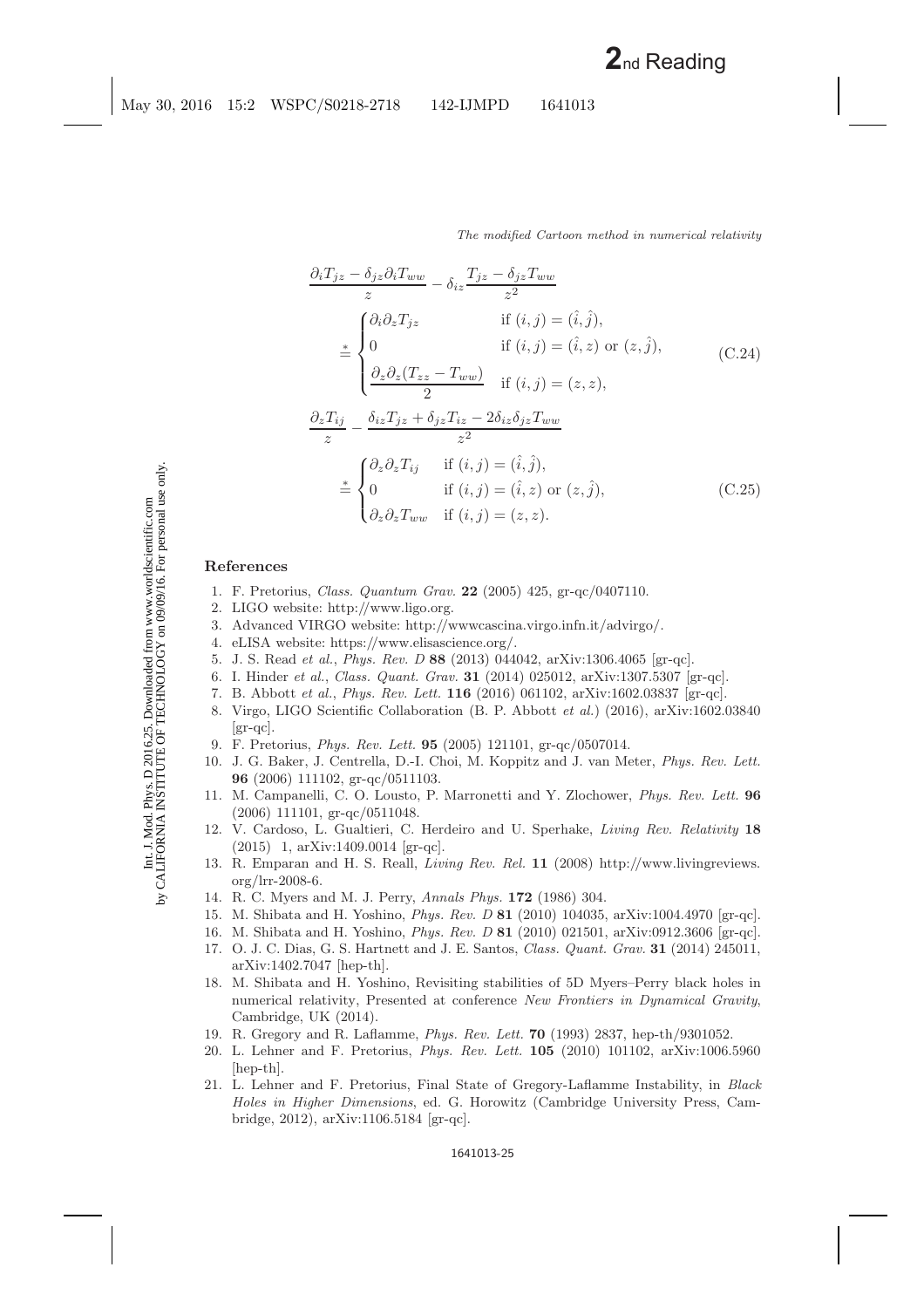- <span id="page-25-17"></span><span id="page-25-1"></span><span id="page-25-0"></span>22. P. Figueras, M. Kunesch and S. Tunyasuvunakool, *Phys. Rev. Lett.* **116** (2016) 071102, arXiv:1512.04532 [hep-th].
- 23. J. E. Santos and B. Way, *Phys. Rev. Lett.* **114** (2015) 221101, arXiv:1503.00721 [hepth].
- <span id="page-25-2"></span>24. H. Bantilan, F. Pretorius and S. S. Gubser, *Phys. Rev. D* **85** (2012) 084038, arXiv:1201.2132 [hep-th].
- <span id="page-25-16"></span>25. P. M. Chesler and L. G. Yaffe, *JHEP* **1407** (2014) 086, arXiv:1309.1439 [hep-th].
- 26. H. Bantilan and P. Romatschke, *Phys. Rev. Lett.* **114** (2015) 081601, arXiv:1410.4799 [hep-th].
- 27. S. S. Gubser and W. van der Schee, *JHEP* **1** (2015) 028, arXiv:1410.7408 [hep-th].
- <span id="page-25-3"></span>28. P. M. Chesler, *Phys. Rev. Lett.* **115** (2015) 241602, arXiv:1506.02209 [hep-th].
- 29. A. Buchel, M. P. Heller and R. C. Myers, *Phys. Rev. Lett.* **114** (2015) 251601, arXiv:1503.07114 [hep-th].
- <span id="page-25-4"></span>30. I. Antoniadis, *Phys. Lett. B* **246** (1990) 377.
- 31. I. Antoniadis, N. Arkani-Hamed, S. Dimopoulos and G. R. Dvali, *Phys. Lett. B* **436** (1998) 257, hep-ph/9804398.
- <span id="page-25-5"></span>32. N. Arkani-Hamed, S. Dimopoulos and G. R. Dvali, *Phys. Lett. B* **429** (1998) 263, hep-ph/9803315.
- <span id="page-25-7"></span><span id="page-25-6"></span>33. L. Randall and R. Sundrum, *Phys. Rev. Lett.* **83** (1999) 3370, hep-ph/9905221.
- 34. L. Randall and R. Sundrum, *Phys. Rev. Lett.* **83** (1999) 4690, hep-th/9906064.
- <span id="page-25-8"></span>35. T. Banks and W. Fischler (1999), hep-th/9906038.
- 36. S. Dimopoulos and G. Landsberg, *Phys. Rev. Lett.* **87** (2001) 161602, hep-th/0106295.
- <span id="page-25-10"></span><span id="page-25-9"></span>37. S. B. Giddings and S. Thomas, *Phys. Rev. D* **65** (2002) 056010, hep-ph/0106219.
- <span id="page-25-12"></span><span id="page-25-11"></span>38. CMS Collaboration (C. Collaboration) (2015).
- 39. ATLAS Collaboration (G. Aad *et al.*), *JHEP* **3** (2016) 026, arXiv:1512.02586 [hep-ex].
- 40. U. Sperhake, V. Cardoso, F. Pretorius, E. Berti and J. A. Gonz´alez, *Phys. Rev. Lett.* **101** (2008) 161101, arXiv:0806.1738 [gr-qc].
- 41. M. Shibata, H. Okawa and T. Yamamoto, *Phys. Rev. D* **78** (2008) 101501(R), arXiv:0810.4735 [gr-qc].
- 42. M. W. Choptuik and F. Pretorius, *Phys. Rev. Lett.* **104** (2010) 111101, arXiv:0908.1780 [gr-qc].
- 43. U. Sperhake, V. Cardoso, F. Pretorius, E. Berti, T. Hinderer and N. Yunes, *Phys. Rev. Lett.* **103** (2009) 131102, arXiv:0907.1252 [gr-qc].
- 44. W. E. East and F. Pretorius, *Phys. Rev. Lett.* **110** (2013) 101101, arXiv:1210.0443  $|gr-qc|$ .
- 45. L. Rezzolla and K. Takami, *Class. Quant. Grav.* **30** (2013) 012001, arXiv:1209.6138  $|gr-qc|$ .
- 46. U. Sperhake, E. Berti, V. Cardoso and F. Pretorius, *Phys. Rev. Lett.* **111** (2013) 041101, arXiv:1211.6114 [gr-qc].
- <span id="page-25-13"></span>47. J. Healy, I. Ruchlin and C. O. Lousto  $(2015)$ , arXiv:1506.06153 [gr-qc].
- 48. U. Sperhake, E. Berti, V. Cardoso and F. Pretorius, *Phys. Rev. D* **93** (2016) 044012, arXiv:1511.08209 [gr-qc].
- <span id="page-25-14"></span>49. H. Witek, M. Zilhão, L. Gualtieri, V. Cardoso, C. Herdeiro, A. Nerozzi and U. Sperhake, *Phys. Rev. D* **82** (2010) 104014, arXiv:1006.3081 [gr-qc].
- 50. H. Witek, V. Cardoso, L. Gualtieri, C. Herdeiro, U. Sperhake and M. Zilh˜ao, *Phys. Rev. D* **83** (2011) 044017, arXiv:1011.0742 [gr-qc].
- <span id="page-25-18"></span>51. H. Okawa, K.-I. Nakao and M. Shibata, *Phys. Rev. D* **83** (2011) 121501, arXiv:1105.3331 [gr-qc].
- <span id="page-25-15"></span>52. H. Witek, H. Okawa, V. Cardoso, L. Gualtieri, C. Herdeiro, M. Shibata, U. Sperhake and M. Zilh˜ao, *Phys. Rev. D* **90** (2014) 084014, arXiv:1406.2703 [gr-qc].